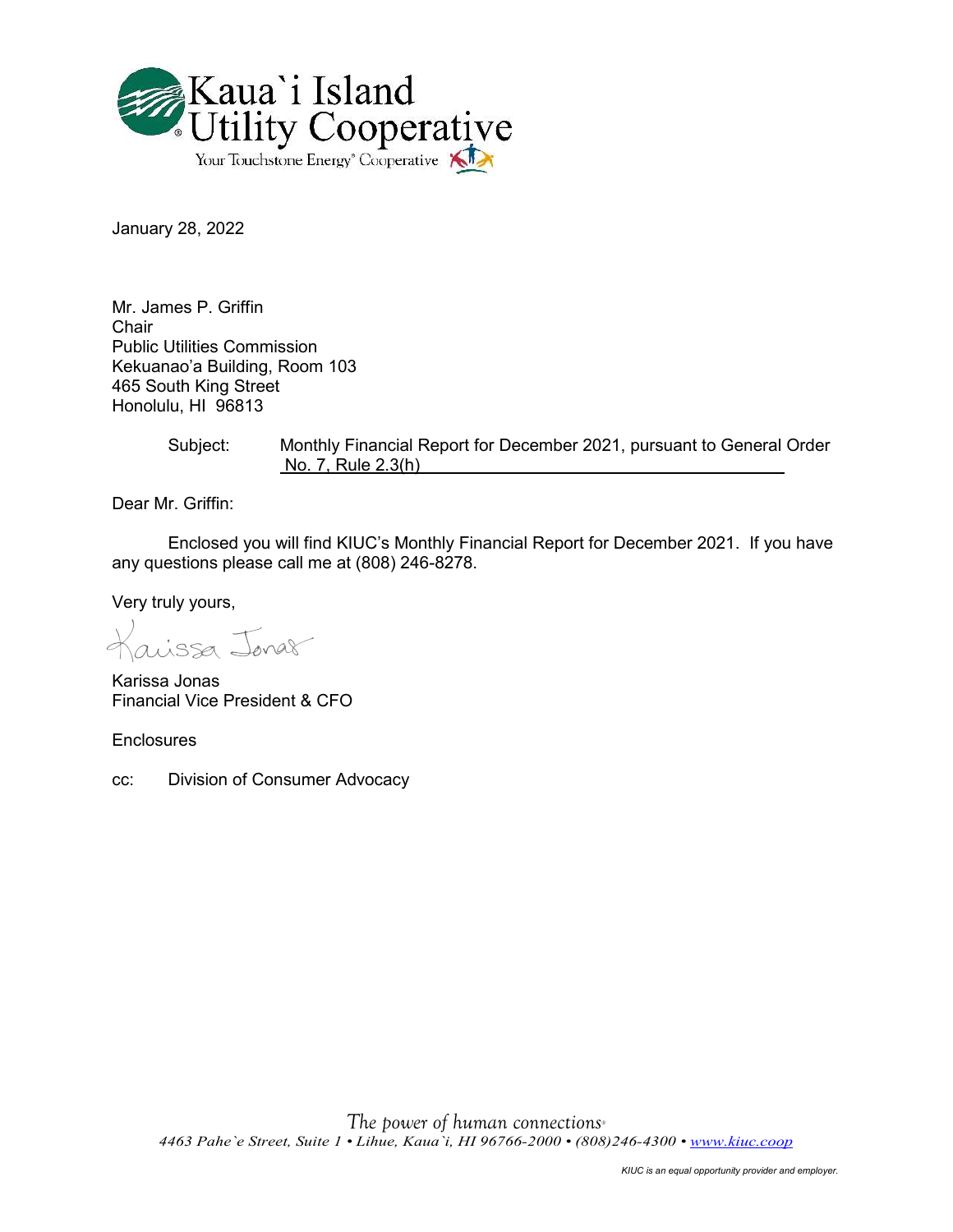#### **KAUAI ISLAND UTILITY COOPERATIVE MONTHLY P. U. C. REPORT PAGE 1 December 2021**

|           |                                             |                   | ACCUMULATED TOTALS |                   | <b>INCREASE/</b><br><b>DECREASE</b> |
|-----------|---------------------------------------------|-------------------|--------------------|-------------------|-------------------------------------|
|           |                                             | <b>TOTAL FOR</b>  | <b>TO-DATE</b>     |                   | SAME PERIOD ACCUMULATED             |
| ACCT. NO. | <b>ACCOUNT TITLE</b>                        | THIS MONTH        | THIS YEAR          | LAST YEAR         | <b>TOTALS</b>                       |
| 440-456   | UTILITY OPERATING INCOME                    | \$13,784,004      | \$158,787,454      | \$145,146,817     | 13,640,637<br>\$                    |
| 500-935   | <b>OPERATION &amp; MAINTENANCE EXPENSES</b> | 10,844,594        | 116,813,732        | 105,403,882       | (11, 409, 851)                      |
| 403       | <b>DEPRECIATION EXPENSES</b>                | 1,129,430         | 13,264,694         | 12,545,276        | (719, 418)                          |
| 404       | AMORTIZATION OF UTILITY PLANT               | 182,849           | 2,194,182          | 2,194,182         |                                     |
| 408       | TAXES OTHER THAN INCOME TAXES               | 1,157,198         | 13,346,775         | 12,225,122        | (1, 121, 654)                       |
| 409       | <b>INCOME TAXES</b>                         |                   |                    |                   |                                     |
| 409       | PROV. FOR DEFERRED INCOME TAXES             |                   |                    |                   |                                     |
|           | <b>TOTAL OPERATING EXPENSES</b>             | 13,314,070        | 145,619,383        | 132,368,461       | (13, 250, 922)                      |
|           | <b>TOTAL OPERATING INCOME</b>               | 469,934           | 13,168,071         | 12,778,357        | 389,715                             |
| 415-416   | INCOME FROM MDSE, JOBBING (NET)             | 9,594             | (18, 952)          | (2, 245)          | 16,707                              |
| 418       | INCOME (LOSS) FROM KRS1 / KRS2H             | (228, 801)        | (1,312,494)        | (1, 132, 806)     | 179,688                             |
| 418       | MISC. NON-OPERATING INCOME                  | 7,898             | 2,979,087          | 87,407            | (2,891,679)                         |
| 419       | <b>INTEREST &amp; DIVIDEND INCOME</b>       | 79,251            | 1,350,375          | 1,692,563         | 342,188                             |
| 421       | INCOME (LOSS) ON DISPOSITION OF PROPERTY    |                   |                    | 81,520            | 81,520                              |
| 421       | <b>LIQUIDATED DAMAGES</b>                   |                   |                    | 17,700            | 17,700                              |
| 424       | <b>CAPITAL CREDITS &amp; PATRONAGE</b>      | 27,393            | 235,429            | 250,861           | 15,433                              |
|           | <b>TOTAL OTHER INCOME</b>                   | (104, 664)        | 3,233,444          | 995,000           | (2, 238, 444)                       |
| 426       | MISCELLANEOUS INCOME DEDUCTIONS             | 1,507,628         | 1,550,800          | 56,339            | (1,494,461)                         |
|           | <b>TOTAL MISC. INCOME DEDUCTIONS</b>        | 1,507,628         | 1,550,800          | 56,339            | (1,494,461)                         |
| 427       | INTEREST ON LONG-TERM DEBT                  | 562,726           | 6,569,854          | 6,302,276         | (267, 578)                          |
| 428       | AMORT. OF DEBT DISCOUNT & EXPENSE           |                   |                    |                   |                                     |
| 431       | OTHER INTEREST EXPENSE                      |                   |                    |                   |                                     |
|           | <b>TOTAL INTEREST CHARGES</b>               | 562,726           | 6,569,854          | 6,302,276         | (267, 578)                          |
|           | <b>NET INCOME</b>                           |                   |                    |                   |                                     |
|           |                                             | $$(1,705,084)$ \$ | 8,280,862          | 7,414,742 \$<br>S | 866,120                             |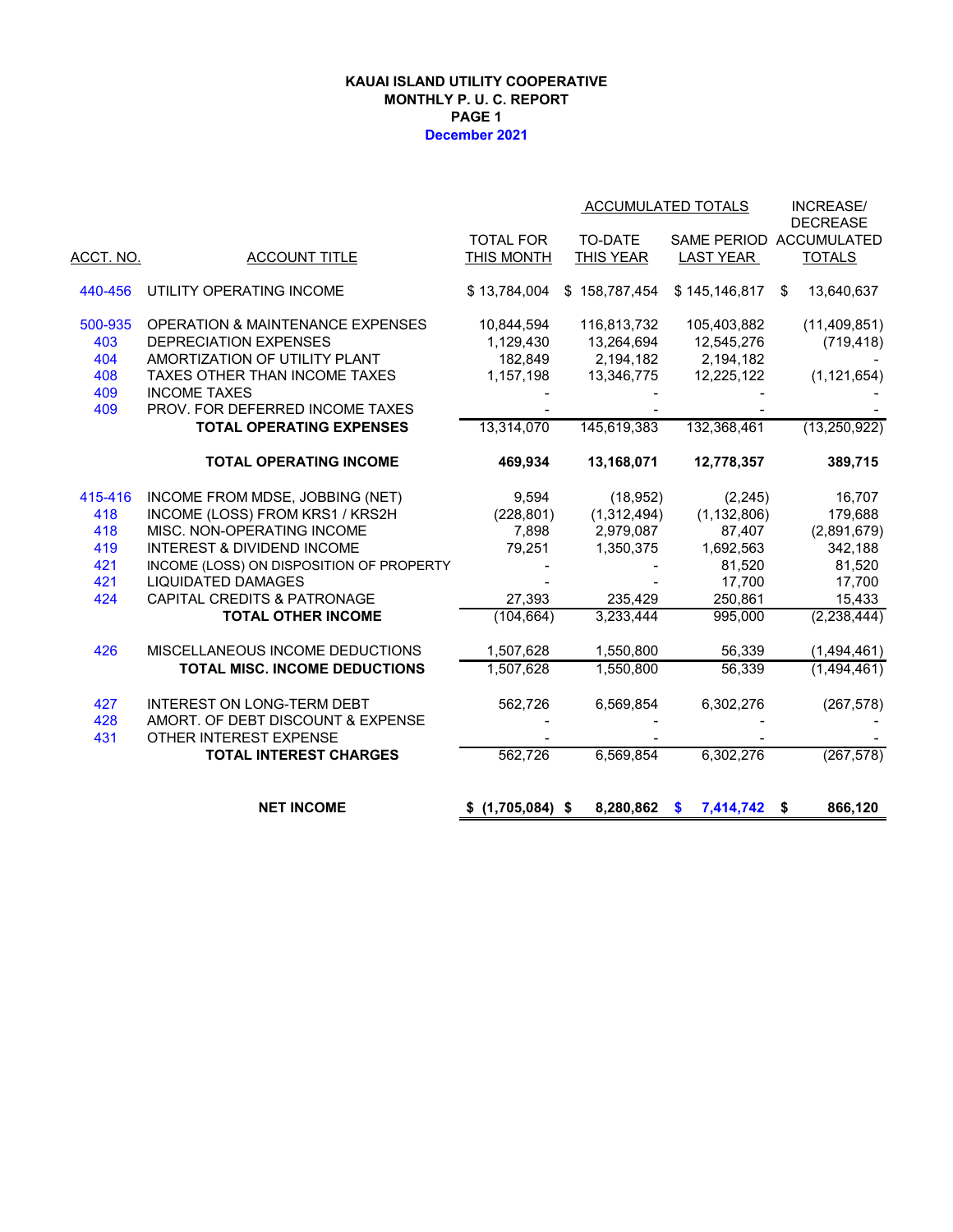#### **December 2021 KAUAI ISLAND UTILITY COOPERATIVE MONTHLY P. U. C. REPORT PAGE 2**

|           | <b>ACCUMULATED TOTALS</b>                   |               |                                |                  |                |  |  |  |  |
|-----------|---------------------------------------------|---------------|--------------------------------|------------------|----------------|--|--|--|--|
|           |                                             |               |                                | (INCREASE)/      |                |  |  |  |  |
|           |                                             | 12 MONTHS     | <b>SAME PERIOD</b>             | <b>DECREASE</b>  |                |  |  |  |  |
| ACCT. NO. | <b>ACCOUNT TITLE</b>                        | TO DATE       | <b>LAST YEAR</b>               | <b>AMOUNT</b>    | <b>PERCENT</b> |  |  |  |  |
| 440-456   | UTILITY OPERATING INCOME                    | \$158,787,454 | 145, 146, 817<br>$\mathbf{\$}$ | 13,640,637<br>\$ | 9.40%          |  |  |  |  |
| 401-402   | <b>OPERATION &amp; MAINTENANCE EXPENSES</b> | 116,813,732   | 105,403,882                    | (11, 409, 850)   | $-10.82%$      |  |  |  |  |
| 403       | <b>DEPRECIATION EXPENSES</b>                | 13,264,694    | 12,545,276                     | (719, 418)       | $-5.73%$       |  |  |  |  |
| 404       | AMORTIZATION OF UTILITY PLANT               | 2,194,182     | 2,194,182                      |                  | 0.00%          |  |  |  |  |
| 408       | TAXES OTHER THAN INCOME TAXES               | 13,346,775    | 12,225,122                     | (1, 121, 652)    | $-9.17%$       |  |  |  |  |
| 409       | <b>INCOME TAXES</b>                         |               |                                |                  | 0.00%          |  |  |  |  |
| 409       | PROV. FOR DEFERRED INCOME TAXES             |               |                                |                  | 0.00%          |  |  |  |  |
|           | <b>TOTAL OPERATING EXPENSES</b>             | 145,619,383   | 132,368,461                    | (13, 250, 921)   | $-10.01%$      |  |  |  |  |
|           | <b>TOTAL OPERATING INCOME</b>               | 13,168,071    | 12,778,357                     | 389,714          | 3.05%          |  |  |  |  |
| 415-416   | INCOME FROM MDSE, JOBBING (NET)             | (18, 952)     | (2, 245)                       | 16,707           | $-744.18%$     |  |  |  |  |
| 418       | INCOME (LOSS) FROM KRS1 / KRS2H             | (1,312,494)   | (1, 132, 806)                  | 179,687          | $-15.86%$      |  |  |  |  |
| 418       | MISC. NON-OPERATING INCOME                  | 2,979,087     | 87,407                         | (2,891,679)      | -3308.29%      |  |  |  |  |
| 419       | INTEREST & DIVIDEND INCOME                  | 1,350,375     | 1,692,563                      | 342,188          | 20.22%         |  |  |  |  |
| 421       | INCOME (LOSS) ON DISPOSITION OF PROPERT)    |               | 81,520                         | 81,520           | 100.00%        |  |  |  |  |
| 421       | <b>LIQUIDATED DAMAGES</b>                   |               | 17,700                         | 17,700           | 100.00%        |  |  |  |  |
| 424       | <b>CAPITAL CREDITS &amp; PATRONAGE</b>      | 235,429       | 250,861                        | 15,432           | 6.15%          |  |  |  |  |
|           | <b>TOTAL OTHER INCOME</b>                   | 3,233,444     | 995,000                        | (2, 238, 444)    | $-224.97%$     |  |  |  |  |
| 426       | MISCELLANEOUS INCOME DEDUCTIONS             | 1,550,800     | 56,339                         | 1,494,461        | 2652.62%       |  |  |  |  |
|           | TOTAL MISC. INCOME DEDUCTIONS               | 1,550,800     | 56,339                         | 1,494,461        | 2652.62%       |  |  |  |  |
| 427       | <b>INTEREST ON LONG-TERM DEBT</b>           | 6,569,854     | 6,302,276                      | 267,578          | 4.25%          |  |  |  |  |
| 428       | AMORT. OF DEBT DISCOUNT & EXPENSE           |               |                                |                  | 0.00%          |  |  |  |  |
| 431       | OTHER INTEREST EXPENSE                      |               |                                |                  | 0.00%          |  |  |  |  |
|           | <b>TOTAL INTEREST CHARGES</b>               | 6,569,854     | 6,302,276                      | 267,578          | 4.25%          |  |  |  |  |
|           | <b>NET INCOME</b>                           | 8,280,862 \$  | 7,414,742 \$                   | 866,120          | 11.68%         |  |  |  |  |
|           |                                             |               |                                |                  |                |  |  |  |  |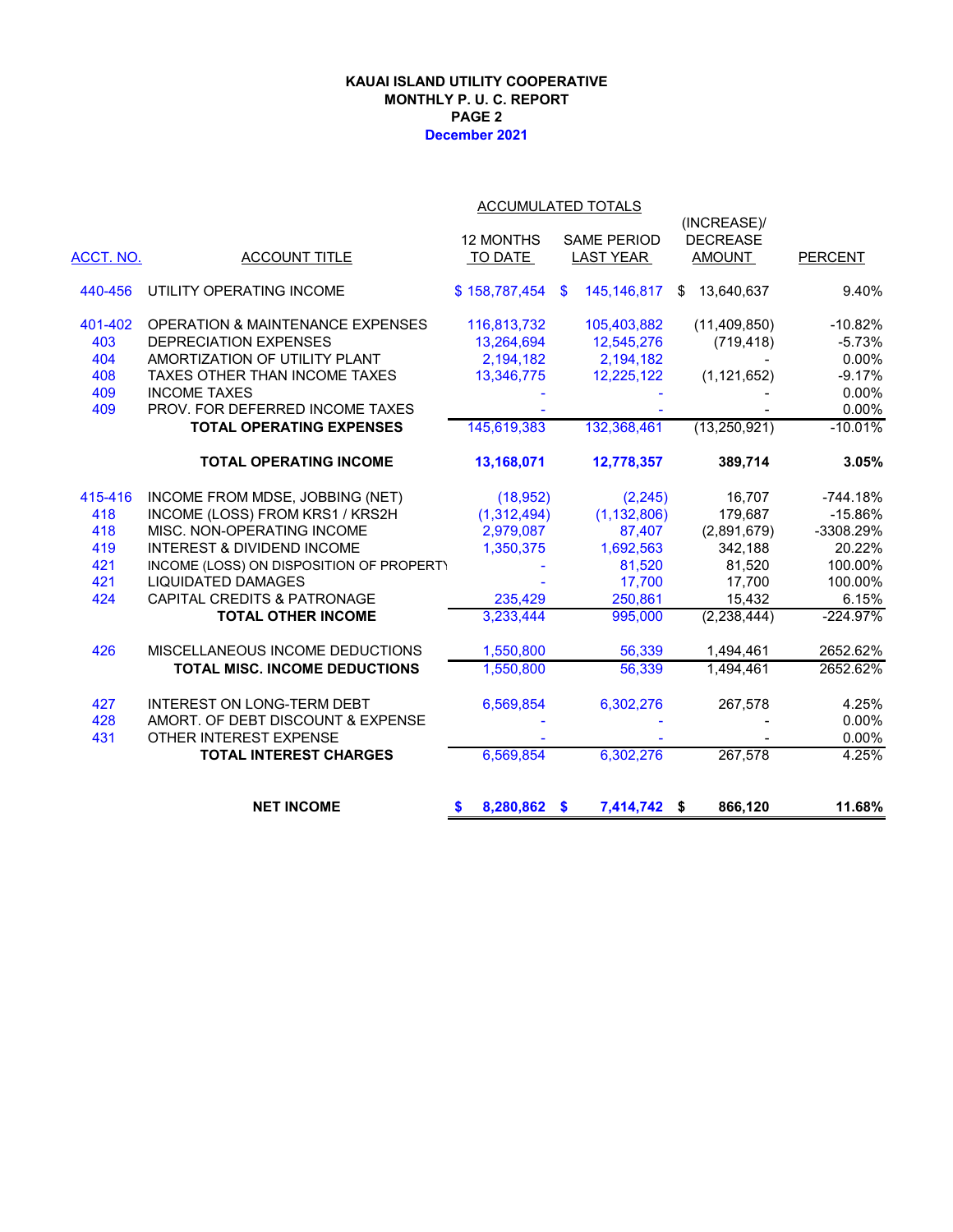#### **KAUAI ISLAND UTILITY COOPERATIVE MONTHLY P. U. C. REPORT PAGE 3 December 2021**

|           |                                                 |                  |               |                   | <b>ACCUMULATED TOTALS</b>     |                         | INC/(DEC)        |
|-----------|-------------------------------------------------|------------------|---------------|-------------------|-------------------------------|-------------------------|------------------|
|           |                                                 | <b>TOTAL FOR</b> |               | <b>SAME MONTH</b> | FOR THIS                      | SAME PERIOD ACCUMULATED |                  |
| ACCT. NO. | <b>ACCOUNT TITLE</b>                            | THIS MONTH       |               | LAST YEAR         | YEAR                          | <b>LAST YEAR</b>        | <b>TOTALS</b>    |
|           |                                                 |                  |               |                   |                               |                         |                  |
|           | <b>OPERATING REVENUES</b>                       |                  |               |                   |                               |                         |                  |
| 441.00    | <b>IRRIGATION SALES</b>                         | \$<br>$9,946$ \$ |               | $17,437$ \$       | $177,137$ \$                  | 183,919 \$              | (6, 782)         |
| 440.00    | <b>RESIDENTIAL SALES</b>                        | 6,119,311        |               | 5,168,662         | 67,665,717                    | 59,717,210              | 7,948,507        |
| 442.02    | <b>GENERAL LIGHT &amp; POWER G</b>              | 1,938,827        |               | 1,711,941         | 22,610,142                    | 20, 151, 493            | 2,458,649        |
| 442.03    | <b>GENERAL LIGHT &amp; POWER J</b>              | 1,443,763        |               | 1,219,678         | 16,724,413                    | 14,988,419              | 1,735,994        |
| 444.00    | PUBLIC ST. LIGHTING SALES                       | 57,586           |               | 55,323            | 683,855                       | 665,798                 | 18,057           |
| 440.00    | ELECTRIC SERVICE TO EMPLOYEES                   |                  |               |                   |                               |                         |                  |
| 443.01    | LARGE POWER SALES P                             | 2,949,268        |               | 2,306,861         | 32,895,068                    | 28,615,487              | 4,279,582        |
| 443.02    | LARGE POWER SALES L                             | 1,163,437        |               | 864,794           | 12,897,520                    | 11,635,762              | 1,261,758        |
|           | <b>TOTAL ELECTRIC SALES</b>                     | 13,682,137       |               | 11,344,696        | 153,653,854                   | 135,958,089             |                  |
|           |                                                 |                  |               |                   |                               |                         | 17,695,765       |
|           | OTHER OPERATING REVENUES:                       |                  |               |                   |                               |                         |                  |
| 451.00    | MISC. SERVICE REVENUES                          | 33,782           |               | 27,789            | 359,198                       | 354,951                 | 4,248            |
| 454.00    | <b>RENT FROM PROPERTY</b>                       | 1,168            |               | 1,155             | 13,818                        | 13,667                  | 151              |
| 456.00    | OTHER ELECTRIC REVENUES                         | 66,917           |               | 679,550           | 4,760,585                     | 8,820,111               | (4,059,527)      |
|           | <b>TOTAL OTHER REVENUES</b>                     | 101,867          |               | 708,495           | 5,133,601                     | 9,188,729               | (4,055,128)      |
|           | <b>TOTAL OPERATING REVENUES</b>                 | 13,784,004       | $\mathbf{\$}$ | 12,053,191        | $$158,787,454$ $$145,146,817$ |                         | \$<br>13,640,637 |
|           |                                                 |                  |               |                   |                               |                         |                  |
|           | <b>ANALYSIS OF OPERATING EXPENSES</b>           |                  |               |                   |                               |                         |                  |
| 500       | Operations - Supervsion & Engineering           | \$<br>68,784 \$  |               | 64,603 \$         | 862,029 \$                    | 919,247 \$              | (57, 218)        |
| 502       | <b>Operations - Steam Expenses</b>              | 86,354           |               | 92,060            | 1,011,612                     | 1,256,838               | (245, 226)       |
|           | Operations - Misc Steam Power Expenses          |                  |               |                   | 70                            |                         |                  |
| 506       |                                                 |                  |               | $\blacksquare$    |                               | 400                     | (330)            |
| 510       | Maintenance Supervision & Engineering           |                  |               |                   |                               |                         |                  |
| 511       | Maintenance of Structures                       | 12,979           |               | 26,824            | 159,158                       | 173,724                 | (14, 566)        |
| 512       | Maintenance of Boiler Plant                     | 3,278            |               | 60                | 33,032                        | 55,705                  | (22, 672)        |
| 513       | Maintenance of Electric Plant                   | 6,073            |               | 4,137             | 6,073                         | 5,324                   | 749              |
| 536       | Water for Power                                 | 4,250            |               | 15,462            | 106,139                       | 206,120                 | (99, 980)        |
| 542       | Maintenance of Structures-Water                 |                  |               | ٠                 | ÷,                            |                         |                  |
| 543       | Maint of Reservoirs, Dams, Waterways            | 25,873           |               | 25,632            | 180,634                       | 206,490                 | (25, 856)        |
| 544       | Maintenance of Electric Plant - Hydropower      | $\blacksquare$   |               |                   | 1,346                         | 5,224                   | (3,878)          |
| 546       | Operations - Supervsion & Engineering           | 42,421           |               | 41,062            | 578,274                       | 607,815                 | (29, 540)        |
| 547       | Operations - Fuel                               | 3,625,585        |               | 1,821,011         | 29,894,685                    | 20,881,084              | 9,013,601        |
| 548       | <b>Operations - Generation Expenses</b>         | 291,622          |               | 190,923           | 2,935,957                     | 2,583,664               | 352,293          |
| 549       | Operations - Misc. Other Power Generation       | 33,272           |               | 135,788           | 813,742                       | 742,578                 | 71,164           |
| 550       | <b>Operations - Rents</b>                       |                  |               |                   |                               |                         |                  |
| 551       | Maintenance Supervision & Engineering           | 29,247           |               | 24,984            | 511,783                       | 460,354                 | 51,429           |
| 552       | Maintenance of Structures                       | 11,166           |               | 17,220            | 92,563                        | 95,824                  | (3,261)          |
| 553       | Maint. Of Gen and Electrical Equipment          | 463,322          |               | 448,006           | 4,584,930                     | 5,549,894               | (964, 964)       |
| 554       | Maint of Misc Other Power Generation Plant      |                  |               |                   |                               |                         |                  |
| 555       | Operations - Purchased Power                    | 3,140,848        |               | 3,231,991         | 44,621,877                    | 41,799,201              | 2,822,676        |
| 556       | Operations - System Control & Load Dispatching  | 239              |               | 28,379            | 187,967                       | 135,823                 | 52,144           |
| 557       | Operations - Other Expenses                     |                  |               |                   |                               |                         |                  |
|           |                                                 |                  |               |                   |                               |                         |                  |
| 560       | Operations Supervision & Engineering            |                  |               |                   |                               |                         |                  |
| 562       | <b>Operations - Station Expenses</b>            | 24,454           |               | 21,139            | 197,637                       | 163,169                 | 34,468           |
| 563       | Operations - Overhead Line Expenses             | 179              |               | 179               | 6,105                         | 2,382                   | 3,724            |
| 566       | <b>Operations - Misc. Transmission Expenses</b> | 16,171           |               | 14,445            | 163,666                       | 135,859                 | 27,807           |
| 567       | <b>Operations - Rents</b>                       | 8,117            |               | 8,117             | 65,161                        | 19,243                  | 45,918           |
| 568       | Maintenance Supervision & Engineering           |                  |               |                   |                               |                         |                  |
| 570       | Maintenance of Station Equipment                | 14,280           |               | 19,949            | 422,718                       | 189,231                 | 233,487          |
| 571       | Maintenance of Overhead Lines                   | 121,518          |               | 51,634            | 557,403                       | 537,856                 | 19,547           |
| 573       | Maintenance of Misc. Transmission Plant         |                  |               |                   |                               |                         |                  |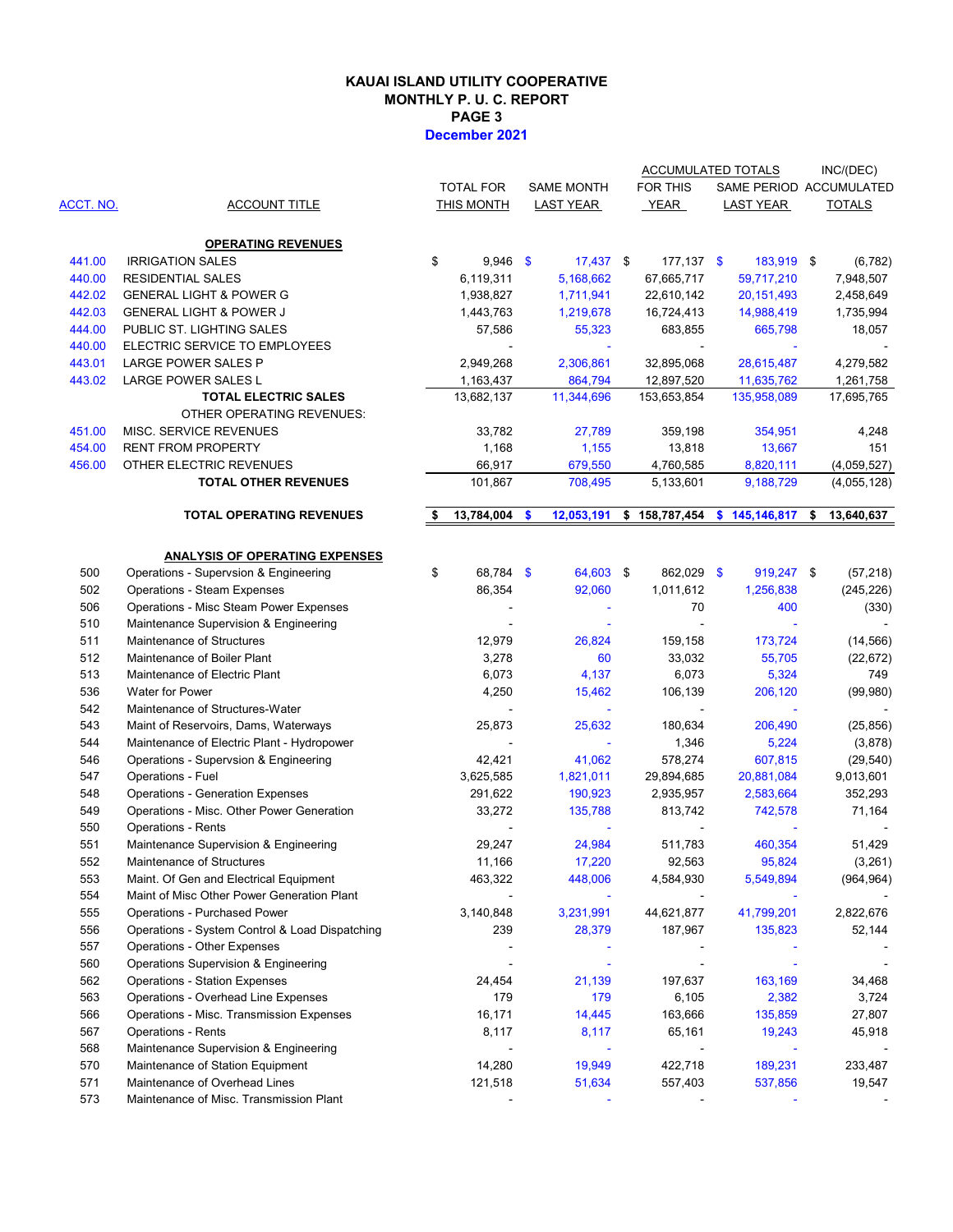#### **PAGE 3A December 2021 KAUAI ISLAND UTILITY COOPERATIVE MONTHLY P. U. C. REPORT**

|           |                                                         |                  |                   |                 | <b>ACCUMULATED TOTALS</b> | INC/(DEC)               |
|-----------|---------------------------------------------------------|------------------|-------------------|-----------------|---------------------------|-------------------------|
|           |                                                         | <b>TOTAL FOR</b> | <b>SAME MONTH</b> | <b>FOR THIS</b> |                           | SAME PERIOD ACCUMULATED |
| ACCT. NO. | <b>ACCOUNT TITLE</b>                                    | THIS MONTH       | <b>LAST YEAR</b>  | YEAR            | <b>LAST YEAR</b>          | <b>TOTALS</b>           |
| 580       | Operations - Supervsion & Engineering                   | 2,274            | 2,428             | 42,231          | 54,411                    | (12, 180)               |
| 582       | <b>Operations - Station Expenses</b>                    | 31,411           | 19,684            | 224,293         | 159,619                   | 64,674                  |
| 583       | Operations - Overhead Line Expenses                     | 238              | 238               | 13,291          | 18,545                    | (5,254)                 |
| 584       | Operations - Underground Line Expenses                  | (3,547)          | (1,539)           | 12,794          | (2,971)                   | 15,766                  |
| 586       | <b>Operations - Meter Expense</b>                       | 38,837           | 26,844            | 423,709         | 514,942                   | (91, 232)               |
| 588       | Operations - Misc. Distribution Expenses                | 52,578           | 60,544            | 678,273         | 706,865                   | (28, 592)               |
| 589       | <b>Operations - Rents</b>                               | (6, 550)         | 1,650             | 7,675           | 15,115                    | (7, 440)                |
| 590       | Maintenance Supervision & Engineering                   | 9,676            | 5,517             | 214,533         | 97,149                    | 117,384                 |
| 591       | Maintenance of Structures                               |                  | ä,                | $\blacksquare$  |                           |                         |
| 592       | Maintenance of Station Equipment                        | 54,204           | 46,496            | 541,246         | 511,702                   | 29,543                  |
| 593       | Maintenance of Overhead Lines                           | 355,188          | 373,179           | 3,366,276       | 3,155,361                 | 210,915                 |
| 594       | Maintenance of Underground Lines                        | 125,409          | 32,369            | 589,234         | 526,895                   | 62,338                  |
| 595       | Maintenance of Line Transformers                        |                  |                   |                 |                           |                         |
| 596       | Maint. of Street Lighting & Signal Systems              | 25,555           | 4,406             | 48,030          | 29,892                    | 18,138                  |
| 597       | Maintenance of Meters                                   |                  | 1,684             | 11,944          | 6,443                     | 5,501                   |
| 901       | Operations - Member Service Supervision                 | 19,826           | 22,935            | 324,225         | 330,889                   | (6,664)                 |
| 902       | <b>Operations - Meter Reading Expenses</b>              | 16,737           | 30,802            | 243,933         | 235,273                   | 8,661                   |
| 903       | Operations - Member Records & Collection Exp.           | 141,225          | 156,518           | 1,477,216       | 1,513,290                 | (36,074)                |
| 904       | <b>Operations - Uncollectible Accounts</b>              | 13,590           | 11,575            | 158,168         | 145,640                   | 12,529                  |
| 907       | Operations - Member Services - Supervision              |                  | $\blacksquare$    |                 |                           |                         |
| 908       | Operations - Member Services - Energy Services          | 10,045           | 22,041            | 161,256         | 185,511                   | (24, 255)               |
| 909       | Operations - Informational & Instructional Advert. Exp. | 15,839           | 14,865            | 90,821          | 82,535                    | 8,286                   |
| 910       | Operations - Misc. Member Svc & Infor. Exp.             |                  |                   | 20,314          |                           | 20,314                  |
| 911       | Operations - Sales - Supervision                        |                  |                   |                 |                           |                         |
| 920       | Operations - Admiinistrative & General Salaries         | 802,397          | 589,841           | 8,082,706       | 8,419,770                 | (337,064)               |
| 921       | Operations - Office Supplies and Expense                | 66,425           | 60,270            | 622,061         | 692,029                   | (69,968)                |
| 923       | Operations - Outside Service Employed                   | 391,668          | 561,749           | 5,309,839       | 5,178,545                 | 131,294                 |
| 924       | Operations - Property Insurance                         | 74,050           | 122,083           | 1,224,357       | 957,458                   | 266,899                 |
| 928       | <b>Operations - Regulatory Commission Expense</b>       | 121,319          | 164,947           | 1,108,285       | 1,274,408                 | (166, 123)              |
| 930       | <b>Operations - General Advertising Expenses</b>        | 145,751          | 252,742           | 804,577         | 829,352                   | (24, 775)               |
| 931       | <b>Operations - Rents</b>                               | 118,426          | 123,722           | 1,421,109       | 1,388,008                 | 33,101                  |
| 935       | Maintenance of General Plant                            | 191,992          | 266,011           | 1,596,772       | 1,644,159                 | (47, 388)               |
|           | <b>TOTAL OPERATING EXPENSES:</b>                        | 10,844,594       | 9,257,204         | 116,813,732     | 105,403,882               | 11,409,851              |
|           | TOTAL OPERATION EXPENSES:                               | 9,394,834        | 7,909,097         | 103,896,057     | 92, 152, 655              | 11,713,668              |
|           | TOTAL MAINTENANCE EXPENSES:                             | 1,449,760        | 1,348,107         | 12,917,675      | 13,251,226                | (303, 817)              |
|           |                                                         |                  |                   |                 |                           |                         |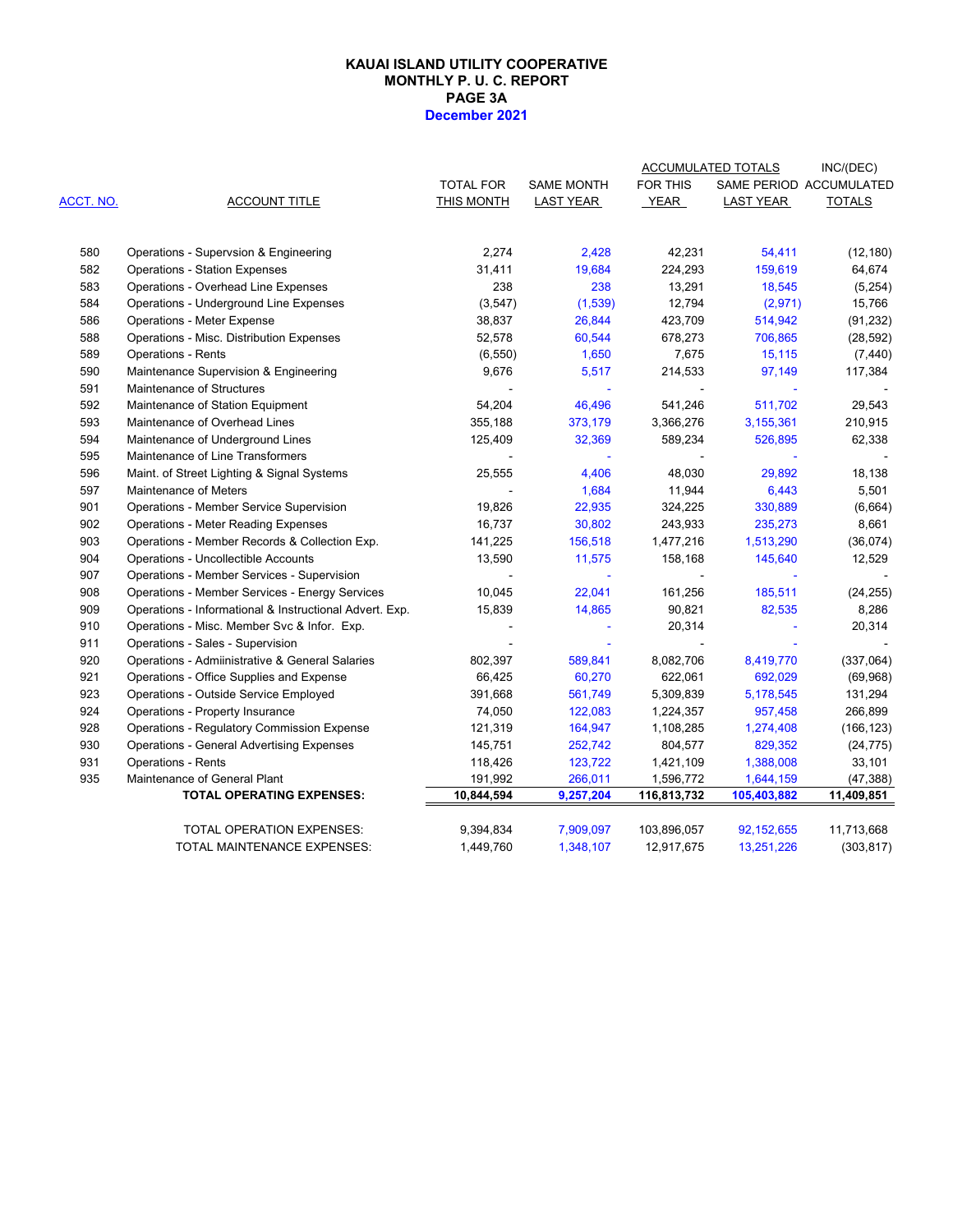#### **KAUAI ISLAND UTILITY COOPERATIVE MONTHLY P. U. C. REPORT PAGE 4 December 2021**

|                                |                | TOTAL CONSUMERS<br><b>TOTAL METERS</b> |                | <b>TOTAL KWH SALES</b> |            |                    |
|--------------------------------|----------------|----------------------------------------|----------------|------------------------|------------|--------------------|
|                                |                | <b>SAME MONTH</b>                      |                | <b>SAME MONTH</b>      |            | <b>ACCUMULATED</b> |
| <b>ACCOUNT TITLE</b>           | THIS MONTH     | <b>LAST YEAR</b>                       | THIS MONTH     | <b>LAST YEAR</b>       | THIS MONTH | <b>THIS YEAR</b>   |
| RESIDENTIAL SALES "D"          | 29,883         | 29,686                                 | 29,883         | 29,686                 | 16,351,930 | 186,243,561        |
| GENERAL LIGHT & POWER "G"      | 4.629          | 4,582                                  | 4,629          | 4,582                  | 5.024.130  | 60,188,554         |
| GENERAL LIGHT & POWER "J"      | 293            | 292                                    | 293            | 292                    | 4,030,105  | 48,348,244         |
| <b>LARGE POWER SALES "P"</b>   | 104            | 102                                    | 104            | 102                    | 8,536,205  | 98,582,111         |
| LARGE POWER SALES "L"          | 15             | 14                                     | 15             | 14                     | 3,489,280  | 40,153,191         |
| IRRIGATION SALES               | $\overline{2}$ | 3                                      | $\overline{2}$ | 3                      | 39.756     | 871,638            |
| PUBLIC ST. LIGHTING SALES "SL" | 3.769          | 3.766                                  | 3.769          | 3.766                  | 63,646     | 768,345            |
| ELECTRIC SERVICE TO EMPLOYEES  | 0              | 0                                      | $\Omega$       | 0                      | 0          | $\Omega$           |
| <b>TOTALS</b>                  | 38.695         | 38.445                                 | 38.695         | 38.445                 | 37.535.052 | 435.155.644        |

|                              | <b>SYSTEM PEAK</b> |                     |        |                      |            |             |  |
|------------------------------|--------------------|---------------------|--------|----------------------|------------|-------------|--|
|                              |                    |                     |        | THIS MONTH LAST YEAR |            |             |  |
| KWH USED - NO CHARGE         |                    | XXXXXXXX XXXXXXXXXX |        | <b>XXXXXXXXXX</b>    | 222.348    | 2,665,726   |  |
| KWH LOST - UNACCOUNTED       |                    |                     |        |                      | 2,148,483  | 20,678,790  |  |
| KWH - NET TO SYSTEM          |                    |                     |        |                      | 39,905,883 | 458,500,160 |  |
| <b>KWH - STATION USE</b>     |                    |                     |        |                      | 530,011    | 4,198,961   |  |
| KWH & KW GENERATED - STEAM   |                    | XXXXXXXX XXXXXXXXXX | (492)  | (320)                | $\Omega$   | 0           |  |
| KWH & KW GENERATED - HYDRO   |                    | XXXXXXXX XXXXXXXXXX | 770    | 140                  | 523,647    | 3,241,831   |  |
| KWH & KW GENERATED - DIESEL  |                    | XXXXXXXX XXXXXXXXXX | 46,643 | 53,910               | 18,836,601 | 187,426,438 |  |
| TOTAL KWH & KW GENERATED     |                    | XXXXXXXX XXXXXXXXXX | 46,921 | 53,730               | 19,360,248 | 190,668,269 |  |
| TOTAL KWH & KW PURCHASED     |                    | XXXXXXXX XXXXXXXXXX | 25.799 | 13.690               | 21,075,646 | 272,030,852 |  |
| PERCENTAGE OF KWH USED - N/C |                    |                     |        |                      | 0.56%      | 0.58%       |  |
|                              |                    |                     |        |                      | 5.40%      | 4.50%       |  |
|                              |                    |                     |        |                      |            |             |  |
| AVERAGE COST PER KWH SOLD    |                    |                     |        |                      |            |             |  |
|                              |                    |                     |        |                      |            |             |  |
| AVERAGE NET INCOME/KWH SOLD  |                    |                     |        |                      |            |             |  |
|                              |                    |                     |        |                      |            |             |  |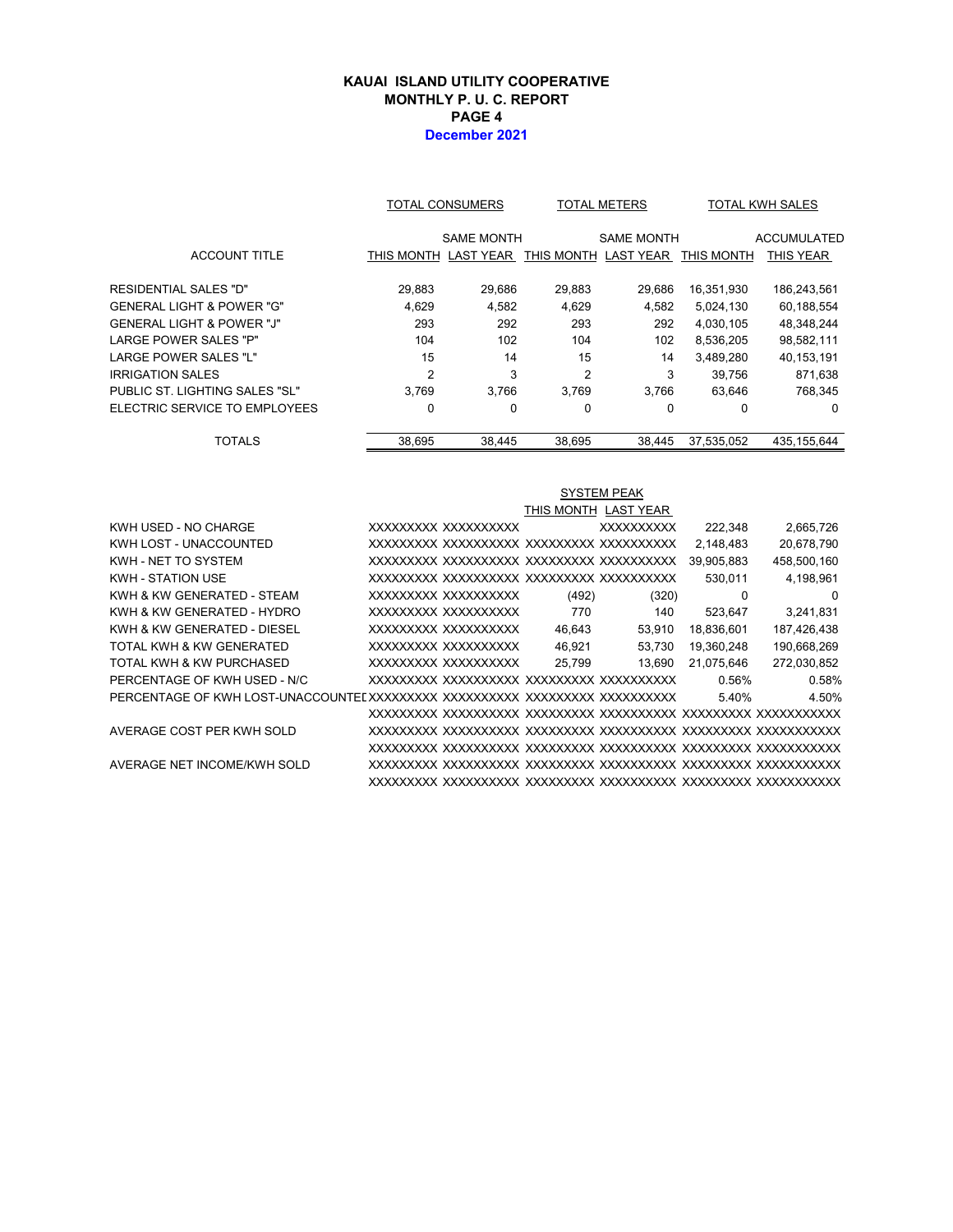#### **PAGE 5 December 2021 KAUAI ISLAND UTILITY COOPERATIVE MONTHLY P. U. C. REPORT**

|                                                                                                                                                                                                                                           |                                                                                        | NET REVENUES RECEIVED                                                                 | <b>AVERAGE KWH</b><br>SOLD PER CUSTOMER                     |                                                             |                                                                                           | AVERAGE NET REVENUE<br>PER KWH SOLD                                                            |  |
|-------------------------------------------------------------------------------------------------------------------------------------------------------------------------------------------------------------------------------------------|----------------------------------------------------------------------------------------|---------------------------------------------------------------------------------------|-------------------------------------------------------------|-------------------------------------------------------------|-------------------------------------------------------------------------------------------|------------------------------------------------------------------------------------------------|--|
| <b>ACCOUNT TITLE</b>                                                                                                                                                                                                                      | THIS MONTH                                                                             | <b>SAME MONTH</b>                                                                     |                                                             | <b>SAME MONTH</b><br>LAST YEAR THIS MONTH LAST YEAR         | THIS MONTH                                                                                | <b>SAME MONTH</b><br><b>LAST YEAR</b>                                                          |  |
| <b>RESIDENTIAL SALES "D"</b><br><b>GENERAL LIGHT &amp; POWER "G"</b><br><b>GENERAL LIGHT &amp; POWER "J"</b><br><b>LARGE POWER SALES "P"</b><br><b>LARGE POWER SALES "L"</b><br><b>IRRIGATION SALES</b><br>PUBLIC ST. LIGHTING SALES "SL" | \$<br>6,119,311<br>1,938,827<br>1,443,763<br>2,949,268<br>1,163,437<br>9,946<br>57.586 | 5,168,662<br>\$<br>1,711,941<br>1,219,678<br>2,306,861<br>864,794<br>17,437<br>55,323 | 547<br>1,085<br>13,755<br>82,079<br>232,619<br>19,878<br>17 | 518<br>1,077<br>13,032<br>69,903<br>203,129<br>40,358<br>17 | \$0.3742256<br>0.3859030<br>0.3582444<br>0.3455011<br>0.3334319<br>0.2501700<br>0.9047830 | 0.3361735<br>-\$<br>0.3470346<br>0.3205197<br>0.3235395<br>0.3040977<br>0.1440200<br>0.8616711 |  |
| <b>TOTALS</b>                                                                                                                                                                                                                             | 13,682,137<br>\$                                                                       | \$11,344,696                                                                          | 970                                                         | 891                                                         | \$0.3645163                                                                               | 0.3310144<br>\$                                                                                |  |
| KWH USED - NO CHARGE<br>KWH LOST - UNACCOUNTED<br>KWH - NET TO SYSTEM<br>KWH - STATION USE<br>KWH & KW GENERATED - STEAM<br>KWH & KW GENERATED - DIESEL<br>TOTAL KWH & KW GENERATED                                                       |                                                                                        | XXXXXXXXXX XXXXXXXXXX                                                                 |                                                             |                                                             |                                                                                           | XXXXXXXXX XXXXXXXXX XXXXXXXXXXX                                                                |  |

| TOTAL KWH & KW PURCHASED     |                                                              |                                                          |  |  |  |            |
|------------------------------|--------------------------------------------------------------|----------------------------------------------------------|--|--|--|------------|
| PERCENTAGE OF KWH USED - N/C |                                                              |                                                          |  |  |  |            |
|                              |                                                              |                                                          |  |  |  |            |
|                              |                                                              |                                                          |  |  |  |            |
| AVERAGE COST PER KWH SOLD    | \$13.314.070 \$11.509.078 XXXXXXXXX XXXXXXXXXX \$0.354710 \$ |                                                          |  |  |  | 0.335811   |
|                              |                                                              |                                                          |  |  |  |            |
| AVERAGE NET INCOME/KWH SOLD  |                                                              | 368,067 \$ (164,382) XXXXXXXXX XXXXXXXXXX \$ 0.009806 \$ |  |  |  | (0.004796) |
|                              |                                                              |                                                          |  |  |  |            |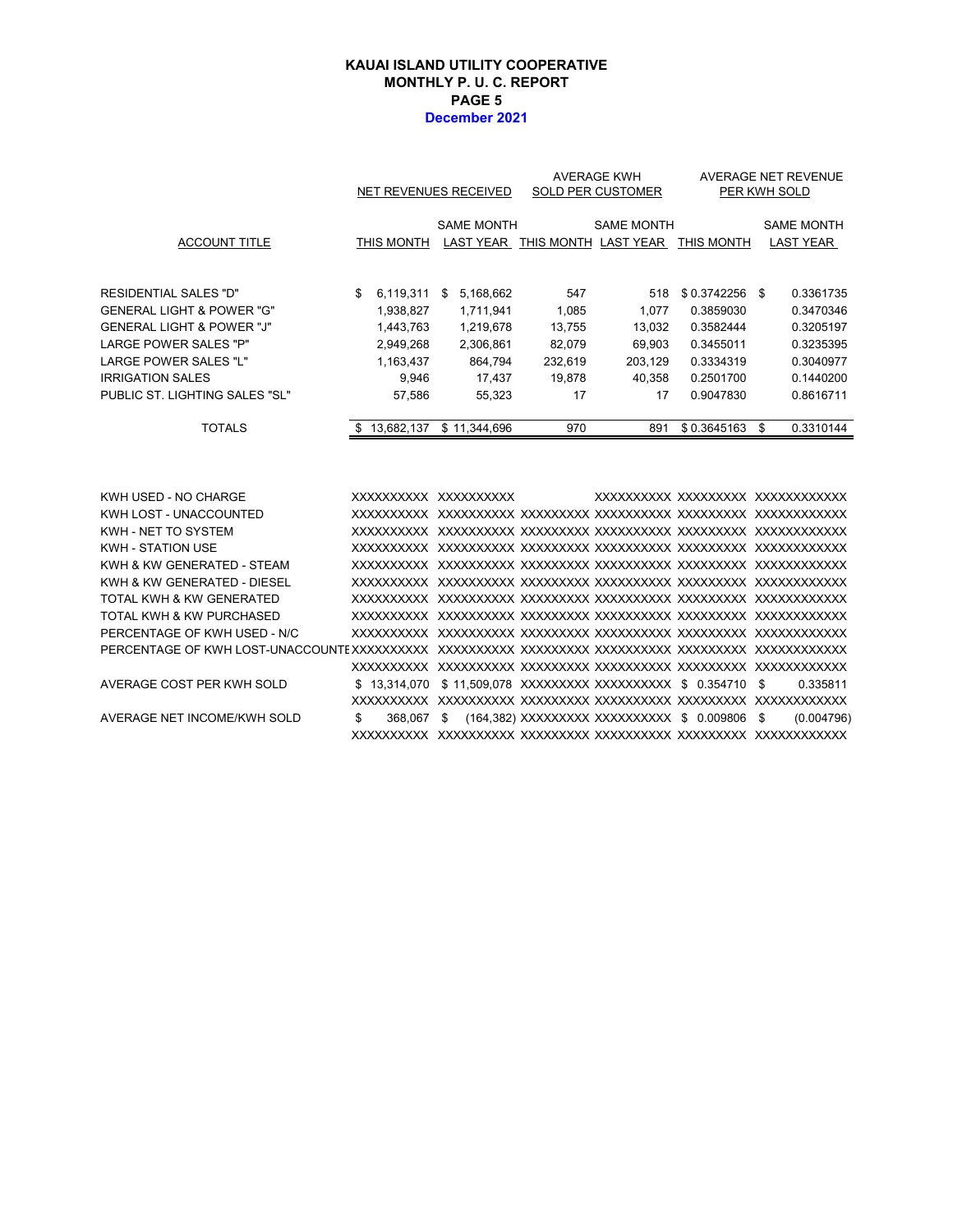#### **KAUAI ISLAND UTILITY COOPERATIVE MONTHLY P. U. C. REPORT PAGE 5A December 2021**

|                                | AVERAGE NET REVENUE     |    |                   | PERCENT OF TOTAL        |                   |  |  |
|--------------------------------|-------------------------|----|-------------------|-------------------------|-------------------|--|--|
|                                | PER CUSTOMER            |    |                   | <b>REVENUE RECEIVED</b> |                   |  |  |
|                                |                         |    | <b>SAME MONTH</b> |                         | <b>SAME MONTH</b> |  |  |
| <b>ACCOUNT TITLE</b>           | THIS MONTH              |    | <b>LAST YEAR</b>  | THIS MONTH              | <b>LAST YEAR</b>  |  |  |
|                                |                         |    |                   |                         |                   |  |  |
| RESIDENTIAL SALES "D"          | \$<br>$205 \text{ } $s$ |    | 174               | 44.72%                  | 45.56%            |  |  |
| GENERAL LIGHT & POWER "G"      | 419                     |    | 374               | 14.17%                  | 15.09%            |  |  |
| GENERAL LIGHT & POWER "J"      | 4,928                   |    | 4.177             | 10.55%                  | 10.75%            |  |  |
| LARGE POWER SALES "L"          | 28,358                  |    | 22,616            | 21.56%                  | 20.33%            |  |  |
| LARGE POWER SALES "P"          | 77,562                  |    | 61,771            | 8.50%                   | 7.62%             |  |  |
| IRRIGATION SALES               | 4.973                   |    | 5.812             | 0.07%                   | 0.15%             |  |  |
| PUBLIC ST. LIGHTING SALES "SL" | 15                      |    | 15                | 0.42%                   | 0.49%             |  |  |
| ELECTRIC SERVICE TO EMPLOYEES  | 0                       |    | 0                 | $0.00\%$                | $0.00\%$          |  |  |
| <b>TOTALS</b>                  | \$<br>354               | \$ | 295               | 100.00%                 | 100.00%           |  |  |
|                                |                         |    |                   |                         |                   |  |  |

KWH USED - NO CHARGE XXXXXXXXXXX XXXXXXXXXXX XXXXXXXXXXX KWH LOST - UNACCOUNTED XXXXXXXXXXX XXXXXXXXXXX XXXXXXXXXXX XXXXXXXXXXX KWH - NET TO SYSTEM XXXXXXXXXXX XXXXXXXXXXX XXXXXXXXXXX XXXXXXXXXXX KWH - STATION USE XXXXXXXXXXX XXXXXXXXXXX XXXXXXXXXXX XXXXXXXXXXX KWH & KW GENERATED - STEAM XXXXXXXXXXX XXXXXXXXXXX XXXXXXXXXXX XXXXXXXXXXX KWH & KW GENERATED - DIESEL XXXXXXXXXXX XXXXXXXXXXX XXXXXXXXXXX XXXXXXXXXXX TOTAL KWH & KW GENERATED XXXXXXXXXXX XXXXXXXXXXX XXXXXXXXXXX XXXXXXXXXXX TOTAL KWH & KW PURCHASED XXXXXXXXXXX XXXXXXXXXXX XXXXXXXXXXX XXXXXXXXXXX PERCENTAGE OF KWH USED - N/C XXXXXXXXXXX XXXXXXXXXXX XXXXXXXXXXX XXXXXXXXXXX PERCENTAGE OF KWH LOST-UNACCOUNTED XXXXXXXXXXX XXXXXXXXXXX XXXXXXXXXXX XXXXXXXXXXX XXXXXXXXXXX XXXXXXXXXXX XXXXXXXXXXX XXXXXXXXXXX AVERAGE COST PER KWH SOLD XXXXXXXXXXX XXXXXXXXXXX XXXXXXXXXXX XXXXXXXXXXX XXXXXXXXXXX XXXXXXXXXXX XXXXXXXXXXX XXXXXXXXXXX AVERAGE NET INCOME/KWH SOLD XXXXXXXXXXX XXXXXXXXXXX XXXXXXXXXXX XXXXXXXXXXX XXXXXXXXXXX XXXXXXXXXXX XXXXXXXXXXX XXXXXXXXXXX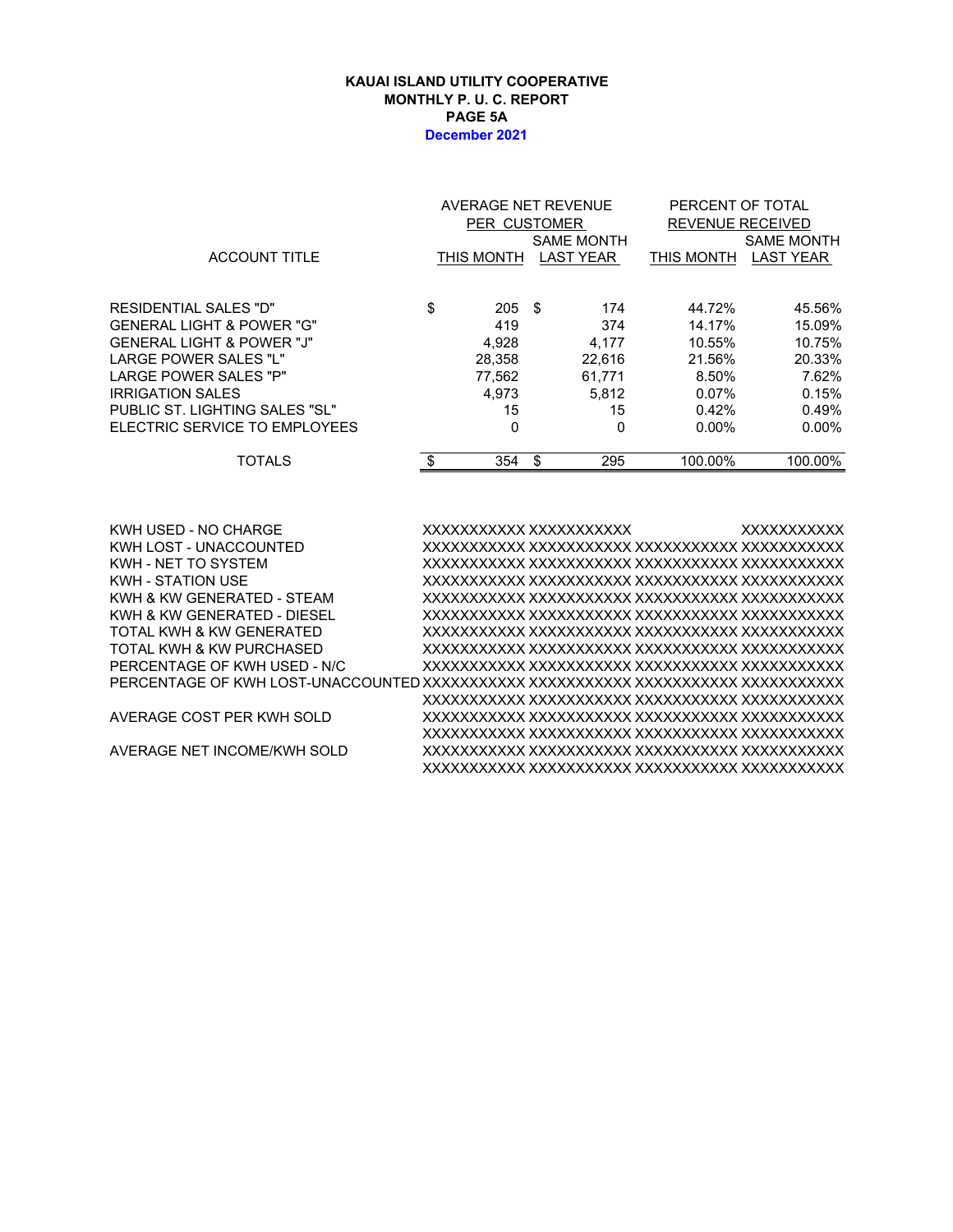#### **KAUAI ISLAND UTILITY COOPERATIVE MONTHLY STATISTICAL INFORMATION MONTHLY P. U. C. REPORT PAGE 6 December 2021**

|                                      | TOTALS FOR THIS MONTH |    | <b>ACCUMULATED TOTALS</b><br><b>FOR THIS YEAR</b> |                 |    |            |
|--------------------------------------|-----------------------|----|---------------------------------------------------|-----------------|----|------------|
| <b>GENERATING STATION STATISTICS</b> | <b>FUEL OIL</b>       |    | DIESEL OIL                                        | <b>FUEL OIL</b> |    | DIESEL OIL |
| BARRELS OF OIL CONSUMED              | None                  |    | 32.407                                            | None            |    | 331,195    |
| AVE COST PER BBL OF OIL CONSUMED(\$) | N/A                   | \$ | 111.88                                            | N/A             | \$ | 90.26      |
| TOTAL COST OF OIL CONSUMED(\$)       | N/A                   | \$ | 3,625,585                                         | N/A             | \$ | 29,894,685 |
| COST OF OIL PER KWH GENERATED(\$)    | N/A                   | \$ | 0.19248                                           | N/A             | \$ | 0.15950    |
| MONTH END PRICE PER BARREL(\$)       | N/A                   |    | \$128.48                                          |                 |    |            |

| <b>EMPLOYEES AND PAYROLL</b>        | NON-<br><b>BARGAINING</b> | <b>BARGAINING</b> | TOTAL     | YEAR TO DATE |
|-------------------------------------|---------------------------|-------------------|-----------|--------------|
| TOTAL NUMBER OF EMPLOYEES           | 53                        | 80                | 133       |              |
| <b>TOTAL PAYROLL</b>                | n/a                       | n/a               | 2,235,667 | 26,715,764   |
| AMOUNT CHARGED TO PLANT             | n/a                       | n/a               | 269.897   | 4,339,563    |
| AMOUNT CHARGED TO OTHER ACCTS       | n/a                       | n/a               | 41.815    | 593.241      |
| AMOUNT CHARGED TO OPERATING EXPENSE | n/a                       | n/a               | 1.923.955 | 21,782,960   |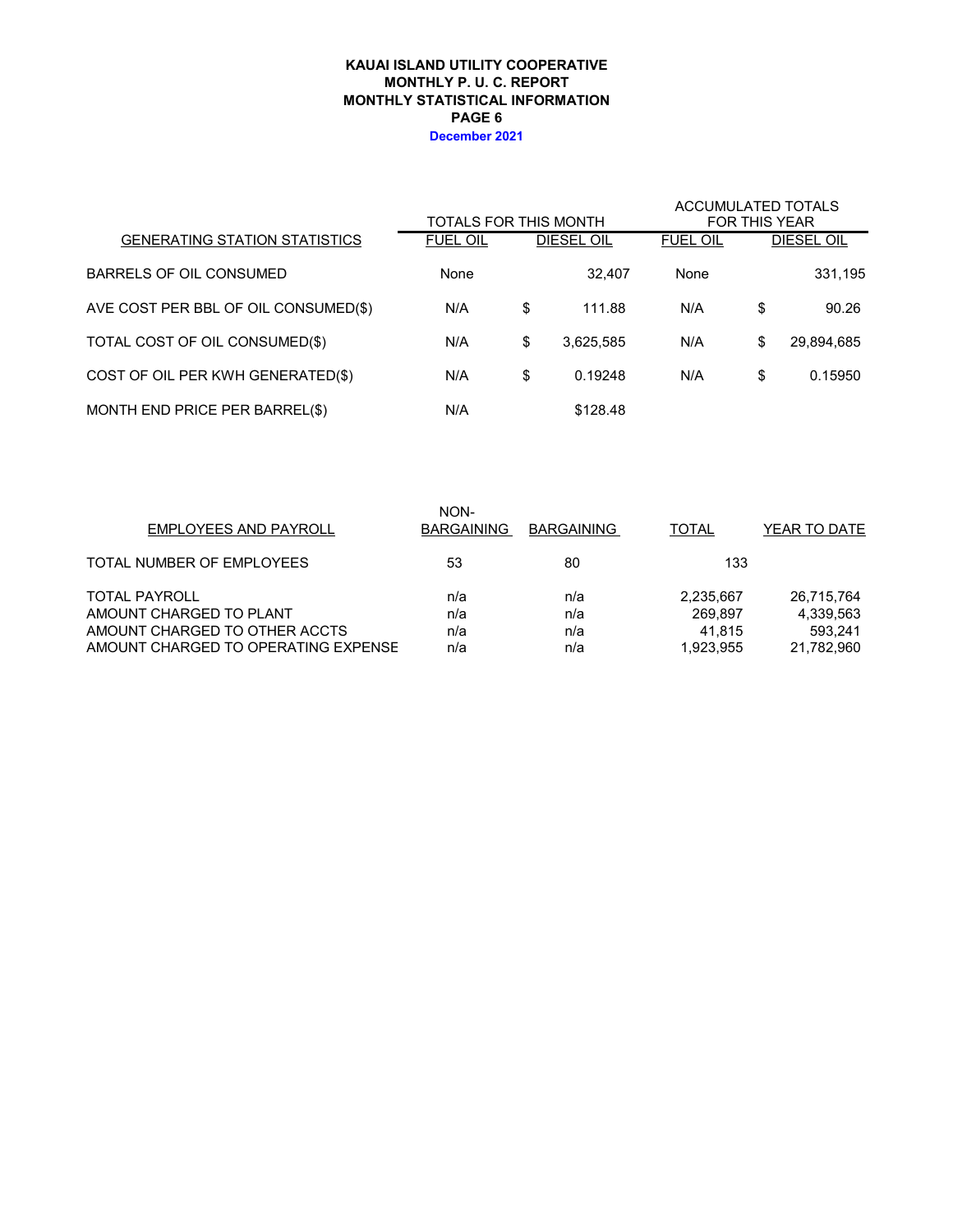#### **KAUAI ISLAND UTILITY COOPERATIVE MONTHLY P. U. C. REPORT TRANSMISSION & DISTRIBUTION PAGE 6A December 2021**

|                                                            |                    | FOR THIS MONTH   | SAME PERIOD LAST YEAR |                  |  |  |  |
|------------------------------------------------------------|--------------------|------------------|-----------------------|------------------|--|--|--|
|                                                            | <b>HIGHER THAN</b> | 7.2 K.V.         | HIGHER THAN           | 7.2 K.V.         |  |  |  |
| DESCRIPTION:                                               | <u>7.2 K.V.</u>    | <u>AND LOWER</u> | <u>7.2 K.V.</u>       | <b>AND LOWER</b> |  |  |  |
|                                                            |                    |                  |                       |                  |  |  |  |
| <b>TRANSMISSION SYSTEM</b>                                 |                    |                  |                       |                  |  |  |  |
| LINE LENGTH-NUMBER OF MILES:                               |                    |                  |                       |                  |  |  |  |
| 33,000-69,000 VOLTS 3 PHASE PRIMARY 171.37                 |                    |                  | 171.12                |                  |  |  |  |
| <b>DISTRIBUTION SYSTEM</b>                                 |                    |                  |                       |                  |  |  |  |
| LINE LENGTH-NUMBER OF MILES:                               |                    |                  |                       |                  |  |  |  |
| 12,000 VOLTS 3 PHASE PRIMARY                               | 473.30             |                  | 466.60                |                  |  |  |  |
| 12,000 VOLTS 1 PHASE PRIMARY                               | 31.69              |                  | 31.69                 |                  |  |  |  |
| 7,200 VOLTS 3 PHASE PRIMARY                                |                    | 23.69            |                       | 23.69            |  |  |  |
| 7,200 VOLTS 1 PHASE PRIMARY                                |                    | 296.09           |                       | 294.53           |  |  |  |
| 4,160 VOLTS 3 PHASE PRIMARY 4 WIRE                         |                    | 0.46             |                       | 0.46             |  |  |  |
| 4,160 VOLTS 1 PHASE PRIMARY 3 WIRE                         |                    | 0.00<br>0.00     |                       | 0.00             |  |  |  |
| 2,300 VOLTS 3 PHASE PRIMARY<br>2,300 VOLTS 1 PHASE PRIMARY |                    | 2.70             |                       | 0.00<br>2.70     |  |  |  |
| 120/240 VOLTS 4,3,&2 WIRE SECONDARY                        |                    | 526.67           |                       | 525.69           |  |  |  |
| ST. LIGHT SYSTEMS, MULTIPLE & SERIES                       |                    | 0.00             |                       | 0.00             |  |  |  |
|                                                            |                    |                  |                       |                  |  |  |  |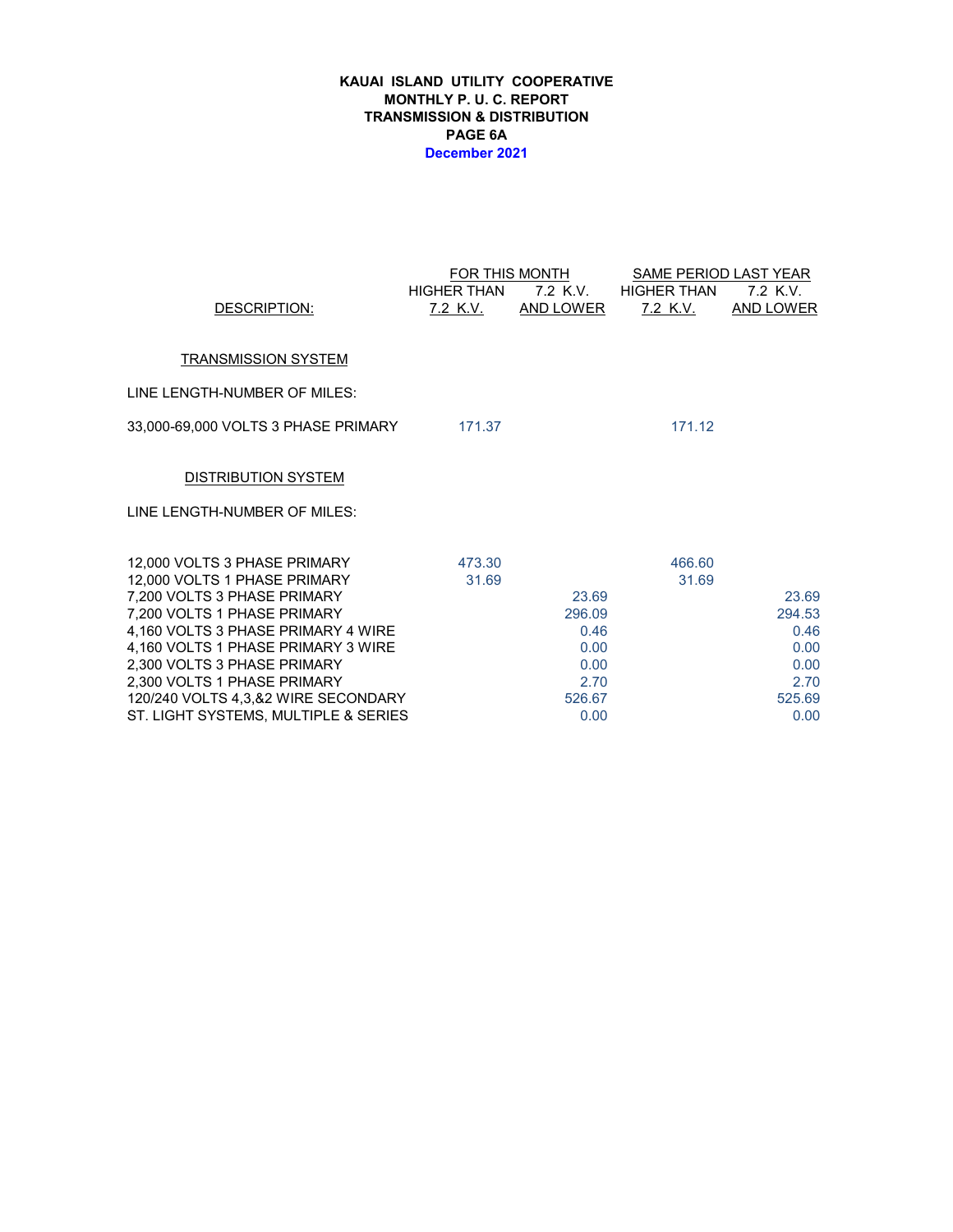# **KAUAI ISLAND UTILITY COOPERATIVE MONTHLY P. U. C. REPORT ASSETS AND OTHER DEBITS PAGE 7**

## **December 2021**

|            | <b>TOTAL ASSETS AND OTHER DEBITS</b>                         | \$   | 370,725,786                   | - \$ | 395,098,567                   | - \$ | 370,725,786                | - \$                    | 24,372,781               |
|------------|--------------------------------------------------------------|------|-------------------------------|------|-------------------------------|------|----------------------------|-------------------------|--------------------------|
|            | <b>TOTAL DEFERRED DEBITS</b>                                 | \$   | 26,862,217                    | \$   | 33,420,768 \$                 |      | 26,862,217                 | -\$                     | 6,558,550                |
| 186        | OTHER DEFERRED DEBITS                                        |      | 332,286                       |      | 120,650                       |      | 332,286                    |                         | (211, 636)               |
| 184        | <b>CLEARING ACCOUNTS</b>                                     |      |                               |      |                               |      |                            |                         |                          |
| 183        | PRELIMINARY SURVEY & INVESTIGATION                           |      | 9,333,899                     |      | 10,590,182                    |      | 9,333,899                  |                         | 1,256,283                |
| 182        | <b>REGULATORY ASSETS</b>                                     |      | 17,196,033                    |      | 22,709,936                    |      | 17,196,033                 |                         | 5,513,903                |
| 181        | UNAMORTIZED DEBT DISCOUNT & EXP.                             |      |                               |      |                               |      |                            |                         |                          |
|            | <b>TOTAL CURRENT AND ACCRUED ASSETS</b>                      | \$   | 53.915.912                    | \$   | 69,724,465 \$                 |      | 53,915,912                 | \$                      | 15,808,553               |
| 173        | ACCRUED UTILITY REVENUE                                      |      | 7,349,891                     |      | 8,871,472                     |      | 7,349,891                  |                         | 1,521,580                |
| 171        | INTEREST AND DIVIDEND RECEIVABLE                             |      | 1,587                         |      | 11,287                        |      | 1,587                      |                         | 9.701                    |
| 165        | <b>PREPAYMENTS</b>                                           |      | 2,002,485                     |      | 2,670,513                     |      | 2,002,485                  |                         | 668,028                  |
| 154        | MATERIALS AND SUPPLIES-UTILITY                               |      | 15,323,063                    |      | 17,378,619                    |      | 15,323,063                 |                         | 2,055,556                |
| 151        | <b>FUEL STOCK</b>                                            |      | 1,011,290                     |      | 1,681,328                     |      | 1,011,290                  |                         | 670,038                  |
| 144        | ACCUM. PROV. FOR UNCOLLECTIBLES-CR.                          |      | (879, 696)                    |      | (569, 999)                    |      | (879, 696)                 |                         | 309,697                  |
| 143        | OTHER ACCOUNTS RECEIVABLE                                    |      | 1,972,916                     |      | 577,235                       |      | 1,972,916                  |                         | (1, 395, 680)            |
| 142        | <b>CUSTOMER ACCOUNTS RECEIVABLE</b>                          |      | 9,355,705                     |      | 11,569,706                    |      | 9,355,705                  |                         | 2,214,001                |
| 136        | <b>TEMPORARY INVESTMENTS</b>                                 |      | 12,131,290                    |      | 19,138,407                    |      | 12,131,290                 |                         | 7,007,116                |
| 135        | <b>WORKING FUNDS</b>                                         |      | 23,000                        |      | 23,000                        |      | 23,000                     |                         |                          |
| 134        | <b>SPECIAL DEPOSITS</b>                                      |      | (755)                         |      | 393                           |      | (755)                      |                         | 1,148                    |
| 131        | <b>TOTAL OTHER PROPERTY &amp; INVESTMENTS</b><br><b>CASH</b> | - \$ | 30,301,164<br>5,625,134       | \$   | 28,503,252 \$<br>8,372,502    |      | 30,301,164 \$<br>5,625,134 |                         | (1,797,911)<br>2,747,368 |
| 123        | INVEST IN ASSOC ORG - PAT CAP                                |      | 2,136,046                     |      | 2,529,942                     |      | 2,136,046                  |                         | 393,896                  |
| 123        | <b>INVESTMENT IN KRS1 / KRS2H</b>                            |      | 28,165,117                    |      | 25,973,310                    |      | 28, 165, 117               |                         | (2, 191, 807)            |
| 122        | DEPRECIATION OF NON-UTILITY PLANT                            |      |                               |      |                               |      |                            |                         |                          |
| 121        | NON-UTILITY PROPERTY                                         |      |                               |      |                               |      |                            |                         |                          |
|            | TOTAL UTILITY PLANT LESS RESERVES                            | \$   | 259,646,493                   | \$   | 263,450,083 \$                |      | 259,646,493                | $\overline{\mathbf{s}}$ | 3,803,590                |
| 109        | OTHER UTILITY PLANT ADJUSTMENTS                              |      | 54,852,453                    |      | 54,852,453                    |      | 54,852,453                 |                         |                          |
| 107        | <b>CONSTRUCTION WORK IN PROGRESS</b>                         |      | 30,084,135                    |      | 11,819,357                    |      | 30,084,135                 |                         | (18, 264, 778)           |
|            | UTILITY PLANT LESS RESERVES                                  |      | 174,709,905                   |      | 196,778,272                   |      | 174.709.905                |                         | 22,068,367               |
| 101<br>108 | UTILITY PLANT IN SERVICE<br>ACCUM. PROV. FOR DEPRECIATION    | \$   | 490,820,362 \$<br>316,110,457 |      | 522,496,852 \$<br>325,718,580 |      | 490,820,362<br>316,110,457 | \$                      | 31,676,490<br>9,608,123  |
|            |                                                              |      |                               |      |                               |      |                            |                         |                          |
|            |                                                              |      | <b>LAST YEAR</b>              |      | <b>MONTH</b>                  |      | <b>LAST YEAR</b>           |                         | <b>DURING YEAR</b>       |
|            |                                                              |      | <b>CLOSE OF</b>               |      | OF THIS                       |      | <b>PERIOD</b>              |                         | <b>DECREASE</b>          |
|            |                                                              |      | <b>BALANCE AT</b>             |      | AT CLOSE                      |      | <b>SAME</b>                |                         | <b>INCREASE/</b>         |
|            |                                                              |      | Dec-20                        |      | $Dec-21$                      |      | Dec-20                     |                         |                          |
|            |                                                              |      | <b>Audited</b>                |      |                               |      |                            |                         |                          |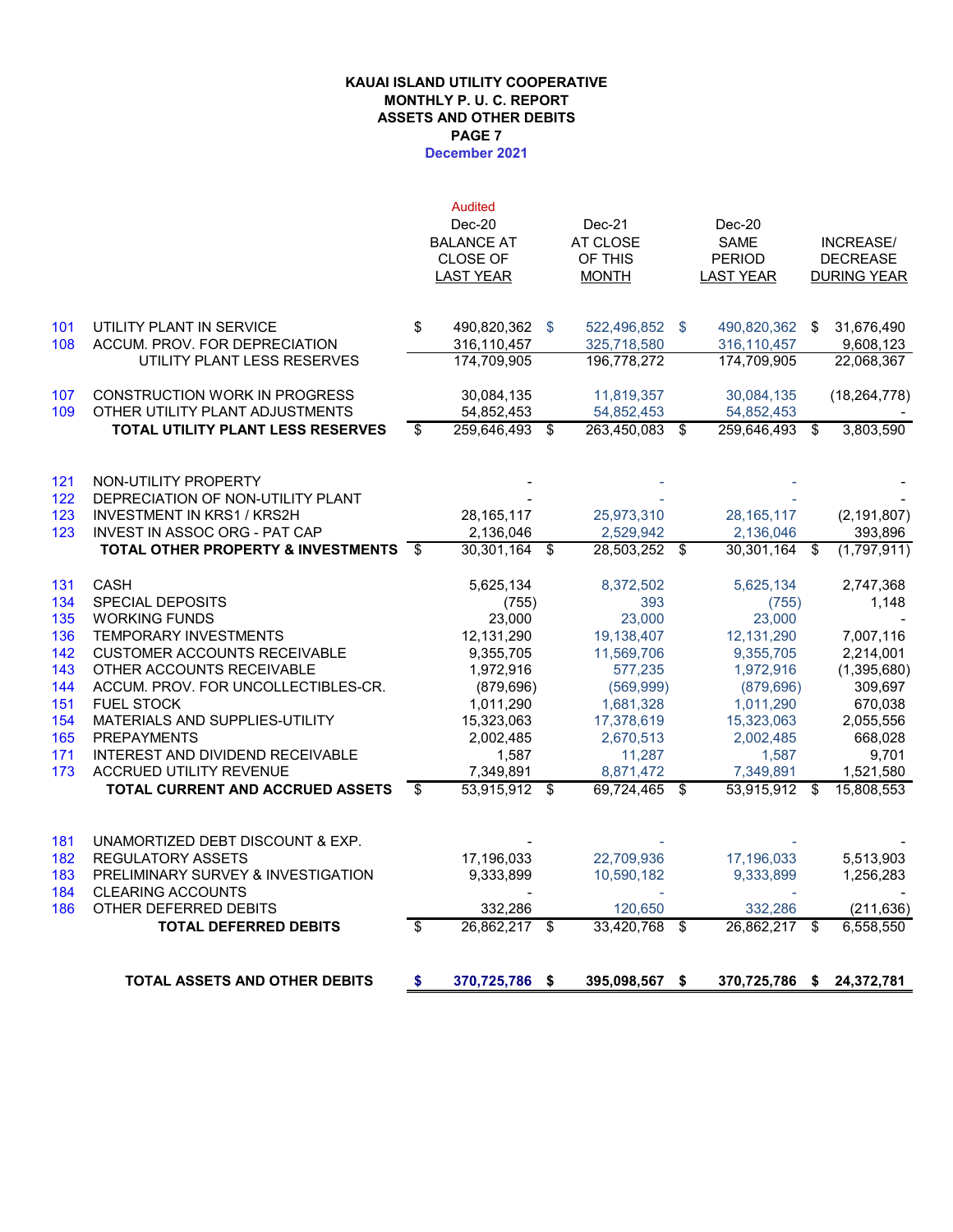#### **December 2021 KAUAI ISLAND UTILITY COOPERATIVE MONTHLY P. U. C. REPORT LIABILITIES AND OTHER CREDITS PAGE 8**

|            | <b>TOTAL LIABILITIES AND OTHER CREDITS</b>                            | \$<br>370,725,786    | - \$ | 395,098,567              | S.  | 370,725,786 \$       |     | 24,372,781               |
|------------|-----------------------------------------------------------------------|----------------------|------|--------------------------|-----|----------------------|-----|--------------------------|
|            |                                                                       |                      |      |                          |     |                      |     |                          |
|            | <b>TOTAL DEFERRED CREDITS</b>                                         | \$<br>10,872,902 \$  |      | 11,273,772 \$            |     | 10,872,902 \$        |     | 400,870                  |
| 253<br>254 | OTHER DEFERRED CREDITS<br><b>REGULATORY LIABILITY</b>                 | 4,852,067<br>511,392 |      | 3,909,868<br>219,132     |     | 4,852,067<br>511,392 |     | (942, 199)<br>(292, 260) |
| 252        | <b>CUSTOMER ADVANCES FOR CONSTRUCTION</b>                             | 3,914,124            |      | 5,249,453                |     | 3,914,124            |     | 1,335,329                |
| 224.18     | <b>RUS REDLG GRANT</b>                                                | 1,595,319            |      | 1,895,319                |     | 1,595,319            |     | 300,000                  |
|            |                                                                       |                      |      |                          |     |                      |     |                          |
|            | TOTAL CURRENT & ACCRUED LIABILITIES                                   | \$<br>31,852,317 \$  |      | 37,045,959               | \$  | 31,852,317 \$        |     | 5,193,641                |
| 241<br>242 | <b>TAX COLLECTIONS PAYABLE</b><br>MISC. CURRENT & ACCRUED LIABILITIES | (0)<br>3,305,103     |      | (0)<br>3,946,199         |     | 3,305,103            |     | 641,096                  |
| 238        | PATRONAGE CAPITAL PAYABLE                                             | 668                  |      | 34,991                   |     | 668                  |     | 34,324                   |
| 237        | <b>INTEREST ACCRUED</b>                                               | 20,589               |      | 876,836                  |     | 20,589               |     | 856,248                  |
| 236        | <b>TAXES ACCRUED</b>                                                  | 6,221,731            |      | 7,426,175                |     | 6,221,731            |     | 1,204,444                |
| 235        | <b>CUSTOMER DEPOSITS</b>                                              | 1,283,991            |      | 1,367,394                |     | 1,283,991            |     | 83,403                   |
| 232        | <b>ACCOUNTS PAYABLE</b>                                               | 7,444,199            |      | 9,483,090                |     | 7,444,199            |     | 2,038,891                |
| 231        | <b>NOTES PAYABLE</b>                                                  |                      |      |                          |     |                      |     |                          |
| 223        | CURRENT PORTION OF LONG TERM DEBT                                     | 13,576,038           |      | 13,911,273               |     | 13,576,038           |     | 335,235                  |
|            | <b>TOTAL OTHER NONCURRENT LIABILITIES</b>                             | \$<br>$(13, 384)$ \$ |      | 19,475                   | \$  | $(13,384)$ \$        |     | 32,859                   |
| 228        | ACC. PROVISION FOR PENSION & BENEFITS                                 | (13, 384)            |      | 19,475                   |     | (13, 384)            |     | 32,859                   |
|            | <b>TOTAL LONG TERM DEBT</b>                                           | \$<br>201,497,600 \$ |      | 213,194,431              | \$  | 201,497,600          | -\$ | 11,696,830               |
| 224        | LONG TERM DEBT - CFC                                                  | 109,998,015          |      | 103,483,244              |     | 109,998,015          |     | (6, 514, 770)            |
| 224        | <b>LONG TERM DEBT - RUS</b>                                           | 91,499,586           |      | 109,711,186              |     | 91.499.586           |     | 18,211,601               |
|            | <b>TOTAL MARGINS &amp; EQUITIES</b>                                   | \$<br>126,516,351 \$ |      | 133,564,932              | \$  | 126,516,351          | \$  | 7,048,581                |
| 200        | <b>MEMBERSHIP FEES</b>                                                | 565                  |      | 583                      |     | 565                  |     | 18                       |
| 217        | RETIRED CAPITAL CREDITS                                               | 984,074              |      | 1,048,231                |     | 984,074              |     | 64,157                   |
| 215        | OTHER MARGINS AND EQUITIES                                            | (1,028,145)          |      | 8,280,862<br>(1,028,145) |     | (1,028,145)          |     | 8,280,862                |
| 201<br>201 | PATRONAGE CAPITAL<br>OPERATING MARGINS-CURRENT YEAR                   | \$<br>126,559,857    | - \$ | 125,263,400              | -\$ | 126,559,857          | \$  | (1,296,457)              |
|            |                                                                       | <b>LAST YEAR</b>     |      | <b>MONTH</b>             |     | <b>LAST YEAR</b>     |     | <b>DURING YEAR</b>       |
|            |                                                                       | CLOSE OF             |      | OF THIS                  |     | <b>PERIOD</b>        |     | (DECREASE)               |
|            |                                                                       | <b>BALANCE AT</b>    |      | AT CLOSE                 |     | <b>SAME</b>          |     | <b>INCREASE/</b>         |
|            |                                                                       | $Dec-20$             |      | $Dec-21$                 |     | $Dec-20$             |     |                          |
|            |                                                                       | <b>Audited</b>       |      |                          |     |                      |     |                          |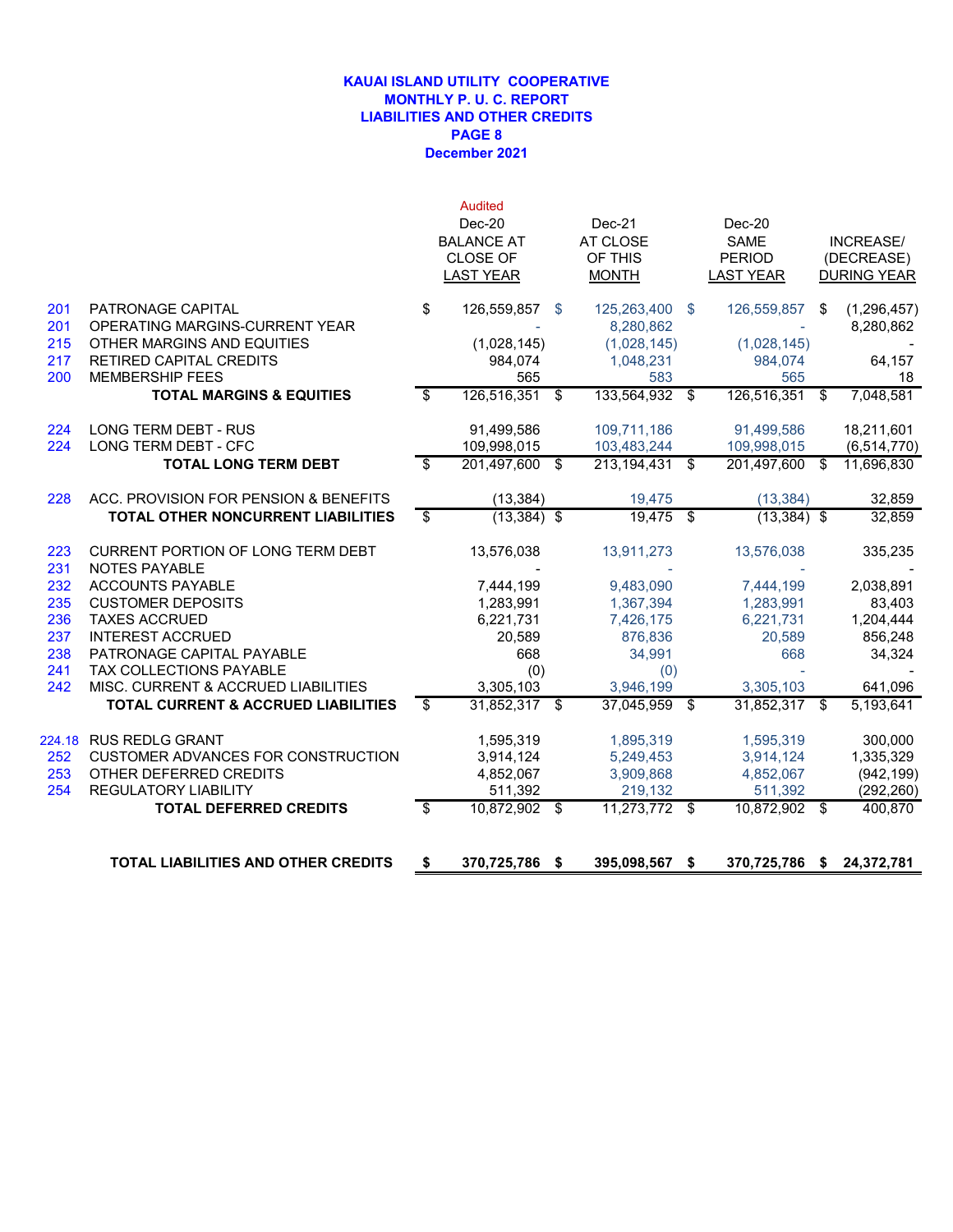#### **December 2021 KAUAI ISLAND UTILITY COOPERATIVE MONTHLY P. U. C. REPORT ANALYSIS OF UTILITY PLANT PAGE 9**

|                    | <b>TOTAL UTILITY PLANT LESS RESERVES</b>          | - \$                     | 259,646,493                         | \$              | 263,450,083               | \$<br>259,646,493                 | \$<br>3,803,590                       |
|--------------------|---------------------------------------------------|--------------------------|-------------------------------------|-----------------|---------------------------|-----------------------------------|---------------------------------------|
|                    | <b>TOTAL RESERVES</b>                             | $\overline{\mathcal{L}}$ | 316,110,457                         | $\overline{\$}$ | 325,718,580               | \$<br>316,110,457                 | \$<br>9,608,123                       |
| 1088               | <b>RETIREMENT WORK IN PROGRESS</b>                | \$                       | 866,090                             | \$              | 1,174,690                 | \$<br>866,090                     | \$<br>308,600                         |
| 108                | <b>TOTAL RESERVE FOR DEPR. &amp; AMORT</b>        | \$                       | 316,976,547                         | \$              | 326,893,270 \$            | 316,976,547                       | \$<br>9,916,723                       |
| 115                | UTILITY PLANT ACQ ADJUSTMENT                      |                          | 39,858,872                          |                 | 42,053,054                | 39,858,872                        | 2,194,182                             |
|                    | UNCLASSIFIED PLANT                                |                          | 6,112,604                           |                 | 6,721,980                 | 6,112,604                         | 609,376                               |
| 389-398            | <b>GENERAL PLANT</b>                              |                          | 26,287,665                          |                 | 27,574,286                | 26,287,665                        | 1,286,620                             |
| 360-373            | <b>DISTRIBUTION PLANT</b>                         |                          | 101,615,303                         |                 | 107,650,284               | 101,615,303                       | 6,034,981                             |
| 340-346<br>350-356 | OTHER PRODUCTION<br><b>TRANSMISSION PLANT</b>     |                          | 67,754,008<br>55,689,357            |                 | 69,700,723<br>52,799,702  | 67,754,008<br>55,689,357          | 1,946,715<br>(2,889,655)              |
| 330-336            | <b>HYDRAULIC PRODUCTION</b>                       |                          | 1,147,668                           |                 | 1,366,812                 | 1,147,668                         | 219,144                               |
| 310-316            | STEAM PRODUCTION                                  | \$                       | 18,511,068                          | \$              | 19,026,428 \$             | 18,511,068                        | \$<br>515,360                         |
|                    | <b>RESERVES:</b>                                  |                          |                                     |                 |                           |                                   |                                       |
|                    | <b>ACCOUNT TITLE:</b>                             |                          | CLOSE OF<br><b>LAST YEAR</b>        |                 | OF THIS<br><b>MONTH</b>   | <b>PERIOD</b><br><b>LAST YEAR</b> | <b>DECREASE</b><br><b>DURING YEAR</b> |
|                    |                                                   |                          | <b>BALANCE AT</b>                   |                 | AT CLOSE                  | <b>SAME</b>                       | <b>INCREASE/</b>                      |
|                    | <b>TOTAL UTILITY PLANT</b>                        | $\overline{\mathcal{S}}$ | 575,756,950                         | \$              | 589,168,662               | \$<br>575,756,950                 | \$<br>13,411,712                      |
| 107                | <b>CONSTRUCTION WORK IN PROGRESS</b>              | $\sqrt[6]{3}$            | 30,084,135                          | \$              | 11,819,357                | \$<br>30,084,135                  | \$<br>(18, 264, 778)                  |
| 101                | <b>TOTAL UTILITY PLANT IN SERVICE</b>             | \$                       | 545,672,815                         | -\$             | 577,349,305               | \$<br>545,672,815                 | \$<br>31,676,490                      |
| 114                | UTILITY PLANT ACQ ADJUSTMENT                      |                          | 54,852,453                          |                 | 54,852,453                | 54,852,453                        |                                       |
|                    | UTILITY PLANT IN SERVICE                          | $\overline{\mathcal{S}}$ | 490,820,362 \$                      |                 | 522,496,852 \$            | 490,820,362                       | \$<br>31,676,490                      |
| 360-373<br>389-398 | <b>DISTRIBUTION PLANT</b><br><b>GENERAL PLANT</b> |                          | 203,145,907<br>46,463,137           |                 | 219,833,025<br>48,098,765 | 203, 145, 907<br>46,463,137       | 16,687,118<br>1,635,628               |
| 350-356            | <b>TRANSMISSION PLANT</b>                         |                          | 81,801,126                          |                 | 93,013,113                | 81,801,126                        | 11,211,987                            |
| 340-346            | OTHER PRODUCTION                                  |                          | 126,077,320                         |                 | 127,398,066               | 126,077,320                       | 1,320,747                             |
| 330-336            | <b>HYDRAULIC PRODUCTION</b>                       |                          | 5,922,604                           |                 | 6,814,256                 | 5,922,604                         | 891,652                               |
| 310-316            | <b>STEAM PRODUCTION</b>                           | \$                       | 27,410,269                          | \$              | 27,339,627 \$             | 27,410,269 \$                     | (70, 642)                             |
|                    | <b>UTILITY PLANT IN SERVICE:</b>                  |                          |                                     |                 |                           |                                   |                                       |
|                    | <b>ACCOUNT TITLE:</b>                             |                          | <b>CLOSE OF</b><br><b>LAST YEAR</b> |                 | OF THIS<br><b>MONTH</b>   | <b>PERIOD</b><br><b>LAST YEAR</b> | <b>DECREASE</b><br><b>DURING YEAR</b> |
|                    |                                                   |                          | <b>BALANCE AT</b>                   |                 | AT CLOSE                  | <b>SAME</b>                       | <b>INCREASE/</b>                      |
|                    |                                                   |                          | <b>Audited</b>                      |                 |                           |                                   |                                       |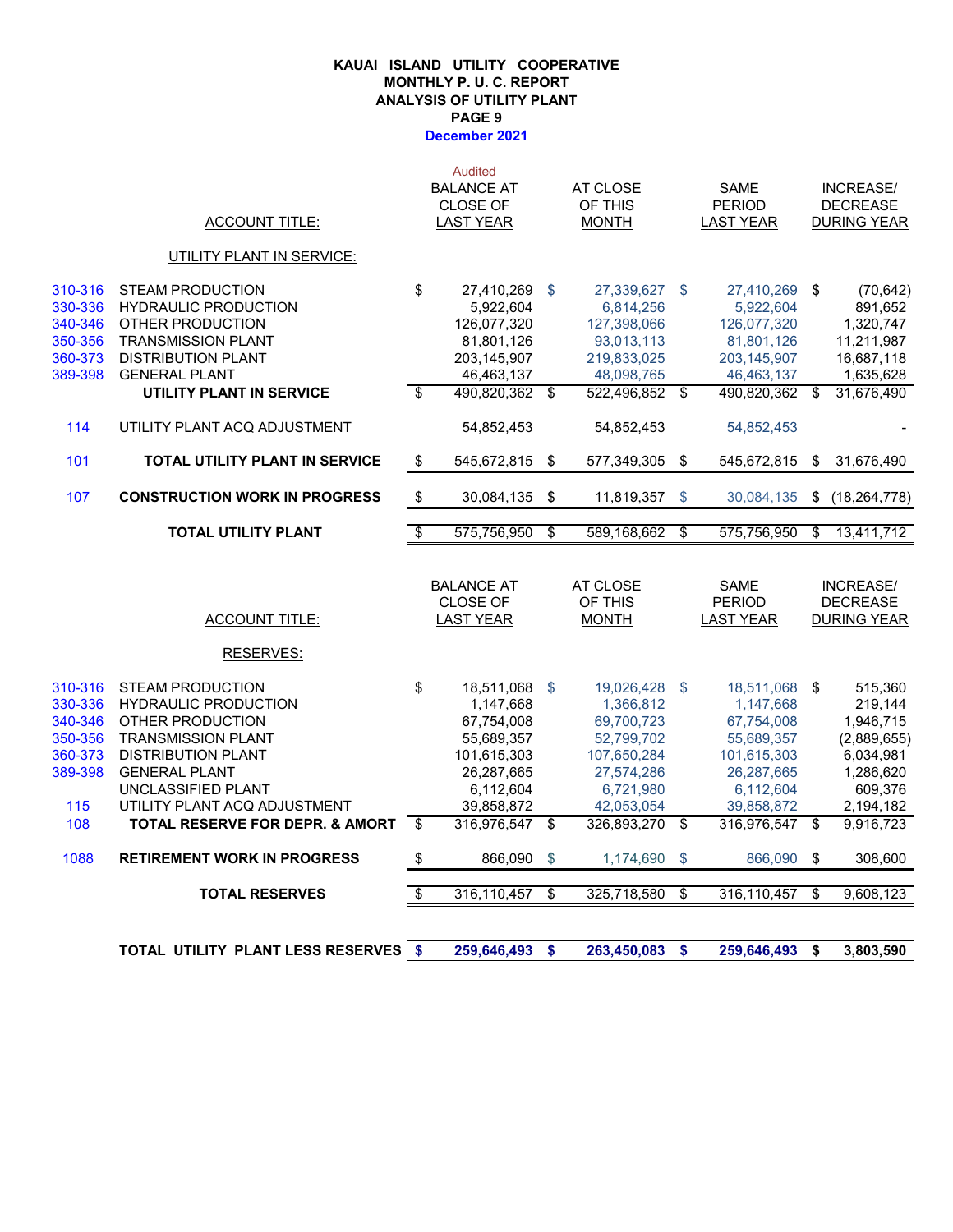# **KAUAI ISLAND UTILITY COOPERATIVE SUMMARY OF ELECTRIC ENERGY SOLD MONTHLY P. U. C. REPORT, Page 10December 2021**

| <b>RATE SCHEDULE</b>                                             | <b>SYMBOL</b> | KWH SOLD               | NUMBER OF<br><b>CUSTOMERS</b> | AVE. USE/<br><b>CUSTOMER</b> |      | <b>ENERGY</b><br><b>TOTAL</b><br><b>CLAUSE</b><br><b>REVENUES</b><br><b>ADJUSTMENT</b> |  |                        | <b>BASE</b><br><b>REVENUES</b> | <b>AVERAGE</b><br><b>EFFECTIVE</b><br>RATE/KWH | <b>AVERAGE</b><br><b>BASE</b><br>RATE/KWH |                        |
|------------------------------------------------------------------|---------------|------------------------|-------------------------------|------------------------------|------|----------------------------------------------------------------------------------------|--|------------------------|--------------------------------|------------------------------------------------|-------------------------------------------|------------------------|
| <b>RESIDENTIAL</b><br><b>EMPLOYEES</b>                           | D             | 16,351,930             | 29,883                        | 547 \$                       |      | 6,119,311 \$                                                                           |  | 149,784 \$             |                                | 5,969,527                                      | 0.374226                                  | 0.3650656              |
| <b>TOTAL RESIDENTIAL</b>                                         |               | 16,351,930             | 29,883                        | 547 \$                       |      | 6,119,311 \$                                                                           |  | 149,784 \$             |                                | 5,969,527                                      | 0.374226                                  | 0.3650656              |
| <b>GENERAL LIGHT AND POWER</b><br><b>GENERAL LIGHT AND POWER</b> | G<br>J        | 5,024,130<br>4,030,105 | 4,629<br>293                  | $1,085$ \$<br>13,755 \$      |      | 1,938,827 \$<br>1,443,763 \$                                                           |  | 48,556 \$<br>37,632 \$ |                                | 1,890,271<br>1,406,131                         | 0.385903<br>0.358244                      | 0.3762385<br>0.3489068 |
| <b>LARGE POWER</b><br><b>LARGE POWER</b>                         | P             | 8,536,205<br>3,489,280 | 104<br>15                     | 82,079 \$<br>232,619 \$      |      | 2,949,268 \$<br>1,163,437 \$                                                           |  | 79,838 \$<br>32,573 \$ |                                | 2,869,430<br>1,130,865                         | 0.345501<br>0.333432                      | 0.3361482<br>0.3240968 |
| <b>IRRIGATION</b>                                                |               | 39,756                 | $\overline{2}$                | 19,878 \$                    |      | $9,946$ \$                                                                             |  |                        | $-$ \$                         | 9,946                                          | 0.250170                                  | 0.2501700              |
| <b>STREET LIGHTING</b>                                           | <b>SL</b>     | 63,646                 | 3,769                         | $17 \quad$                   |      | 57,586 \$                                                                              |  | 623 \$                 |                                | 56,963                                         | 0.904783                                  | 0.8949915              |
| <b>GRAND TOTAL</b>                                               |               | 37,535,052             | 38,695                        | 970 \$                       |      | 13,682,137 \$                                                                          |  | 349,005 \$             |                                | 13,333,132                                     | 0.364516                                  | 0.3552182              |
| <b>TOTAL LAST MONTH</b>                                          |               | 36,529,397             | 38,684                        | 944                          | -\$  | 13,513,380 \$                                                                          |  | 76,964 \$              |                                | 13,436,416                                     | 0.369932                                  | 0.3678247              |
| <b>INCREASE - AMOUNT</b>                                         |               |                        |                               |                              | \$   | 168,757 \$                                                                             |  | 272,041 \$             |                                | (103, 284)                                     |                                           |                        |
| <b>INCREASE - PERCENT</b>                                        |               |                        |                               |                              |      | 1.25%                                                                                  |  | 353.47%                |                                | $-0.77%$                                       |                                           |                        |
| TOTAL SAME MONTH LAST YEAR                                       |               | 34,272,512             | 38,445                        | 891                          | - \$ | 11,344,696 \$                                                                          |  | $(1,026,008)$ \$       |                                | 12,370,704                                     | 0.331014                                  | 0.3609512              |
| <b>INCREASE - AMOUNT</b>                                         |               |                        |                               |                              | \$   | 2,337,441 \$                                                                           |  | 1,375,014 \$           |                                | 962,428                                        |                                           |                        |
| <b>INCREASE - PERCENT</b>                                        |               |                        |                               |                              |      | 20.60%                                                                                 |  | $-134.02%$             |                                | 7.78%                                          |                                           |                        |
| $MQ14M11$ To company 200.010                                     |               |                        |                               |                              |      |                                                                                        |  |                        |                                |                                                |                                           |                        |

N/C KWH TO COMPANY <mark>\_222,348</mark>